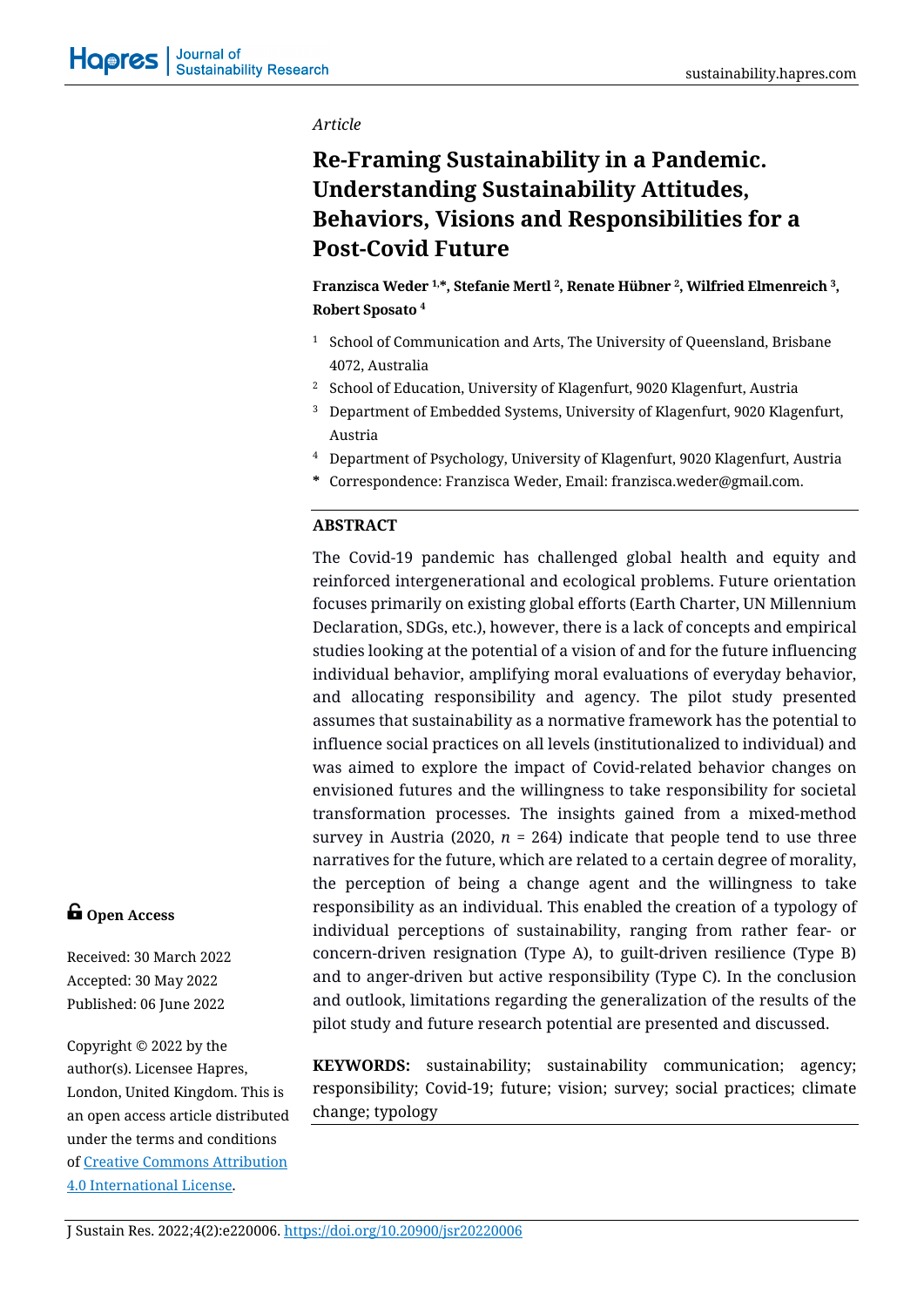#### **INTRODUCTION**

On April the 21st, 2020, at the first peek of the global pandemic, the Guardian [1] started a video series asking for the "new normal" and what people imagine a future shaped by Covid-19 will look like? What are we concerned about? What are we hopeful for? Which of the changes we made so far to our life(style) and behavior will remain? Since then, future institutes, thinkers, and researchers from various disciplines have described Covid-19 as a window of opportunity for sustainability transitions, including for example digitalization of organizations [2], education [3], food consumption [4] or general health related behavior [5]. Therefore, it seems to be consequent to get a better understanding of people's visions for a post-Covid-Future and, thus, to explore if sustainability is used to frame the future.

There is no doubt that the Covid-19 pandemic means much more than a health challenge and more than a potential economic catastrophe. It is the beginning of a social change process and a test for our civilization on how we deal with transformation. It is also time to ask for the moral principles that will guide this socio-ecological transformation. Our response as society, as collectives and communities, as institutions and individuals will highlight our capability to deal with and manage cultural and social change in the future.

Staying at home and away from travelling, consumption, and playgrounds has changed our behavior and lifestyle, with positive and negative effects. It also changed our attitudes from preferences to moral imperatives, from being driven by conventions and habits to moral convictions and new perceptions of our very individual responsibility in these times of unprecedented challenges in a changing world [6]. During the first year of the pandemic, people did not only return to their closer environment and local structures where they developed a solidary "weculture" [7] and a new consumer sentiment [8]. But also, organizations picture the future as the opportunity for a new kind of globalization and climate change-related transformation (reduction of fossil fuels, less air and car travel, shift to a meatless diet, some form of basic income, new services provided electronically [9–11]. However, the question arises if those Covid-19 related changes in behavior and attitudes and newly developed moral imperatives are temporary, or if (at least some of them) will be the "new normal" in post-corona times? With the study at hand, we aimed at understanding people's visions for a "new normal" and what role sustainability as a moral principle might play in this process of redefinition or potential expansion of "normal".

Therefore, we firstly conceptualize how sustainability is defined and a sustainable future possibly envisioned by organizations and individuals. Secondly, we introduce the concept of moral agency to better understand how individuals perceive their responsibility when it comes to envisioning the future, sustainable development, and social transformation processes, in other words: how much they allocate the responsibility to others,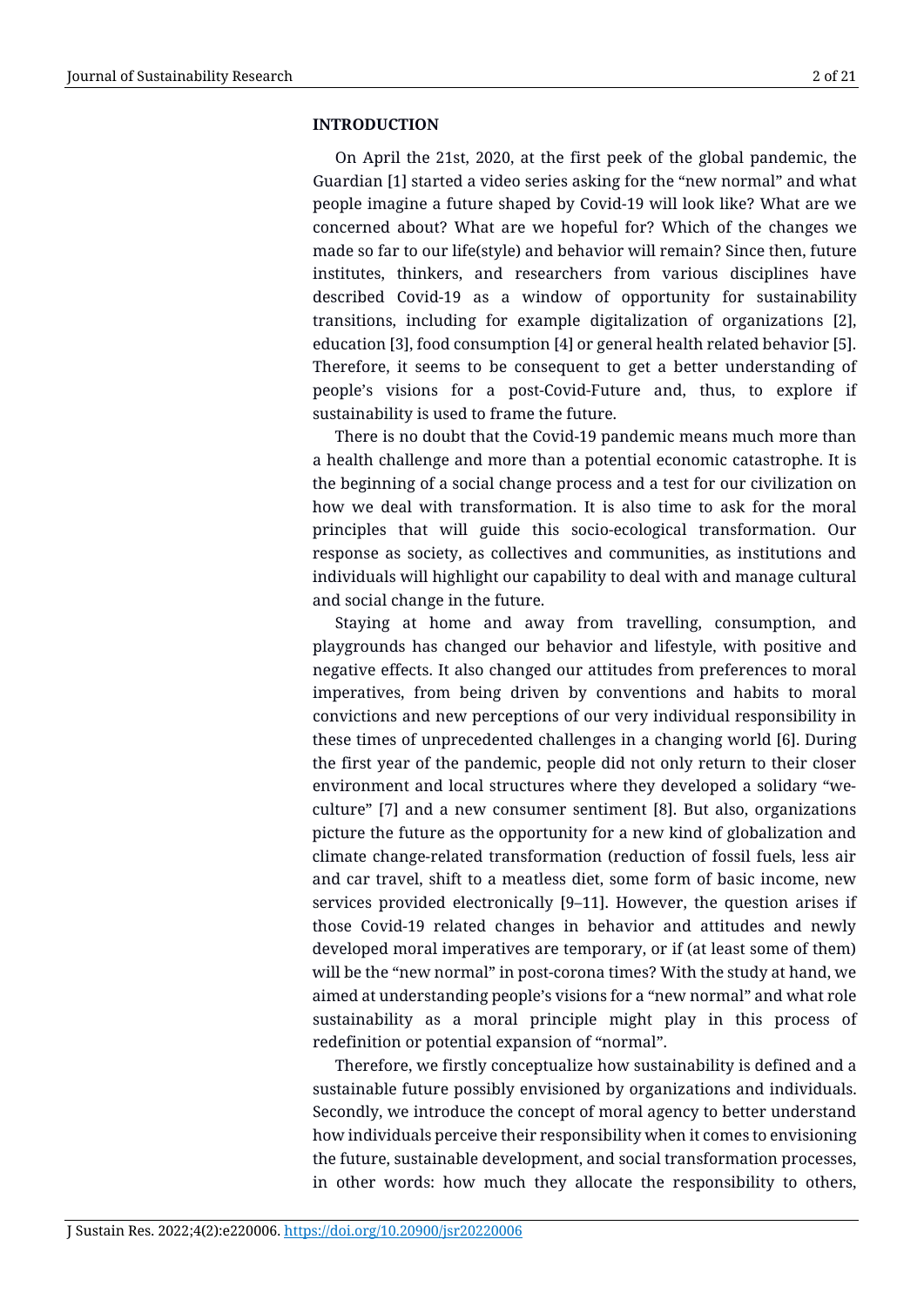predominantly governmental institutions and corporates, so how responsibility is distributed [12] and how much this reflects on their own morality [13,14]. With empirical data from a quantitative survey with complementary qualitative elements (*n* = 264; 2020) as first pilot project of a larger study on post-Covid-19-Sustainability Visions [15], we can not only show that people increasingly use sustainability as a principle to evaluate their behavior ("during the Corona-restrictions, but I was also much more sustainable because I didn't travel"). Also, we can see that this is not necessarily related to the willingness or readiness to change and the commitment to keep the changed and more sustainable practices in the future (taking agency for the future, feeling responsible). After the theoretical background is given, we present the methodology and the findings of this study in detail before offering concluding remarks including a typology of sustainability visions, followed by a discussion of the limitations of this pilot project and giving an outlook for future research.

## **THEORETICAL BACKGROUND**

The 1992 UN Environment Summit in Rio de Janeiro is seen as a milestone aiming at a practical implementation of sustainability, going hand in hand with general great value concerns of the 20th century: peace, freedom, development, and environment [16]. Today, the 17 Sustainable Development Goals (SDGs) and the associated "limits to growth" [17] are often used as an important framework, not only by governments, NGOs, and educational institutions but increasingly also by companies. However, it has been questioned how much they correlate with individual values debated in sustainability studies [16], philosophy, and moral theory [13,18,19]. Only in certain areas (i.e., eating behavior or consumption), research shows that sustainability is related to moralization [20–24], however rather as a stimulus for moralization than a value or attitude itself. Even on an institutional level, it seems not yet to be defined what core values sustainability is related to—or if sustainability is a core value itself with the potential to become a universal value. A brief analysis of the literature on Corporate Sustainability and CSR communication [25,26] shows that organizations are responsible for their environment [27]. However, it is not sufficiently studied how far individual responsibility, beliefs, attitudes, and morality of, for example, a CEO influences and drives the related activities [28]. Similarly, sustainable consumption research is just beginning to understand sustainable consumption practices from an individual and less corporate or marketing focus, and what stimulates them [29–31]. For the paper at hand and based on the authors' previous work [20], we relate sustainable behavior to individual responsibility, which will build the core concept for our study analyzing people's visions and willingness to act for a post-Covid, sustainable future.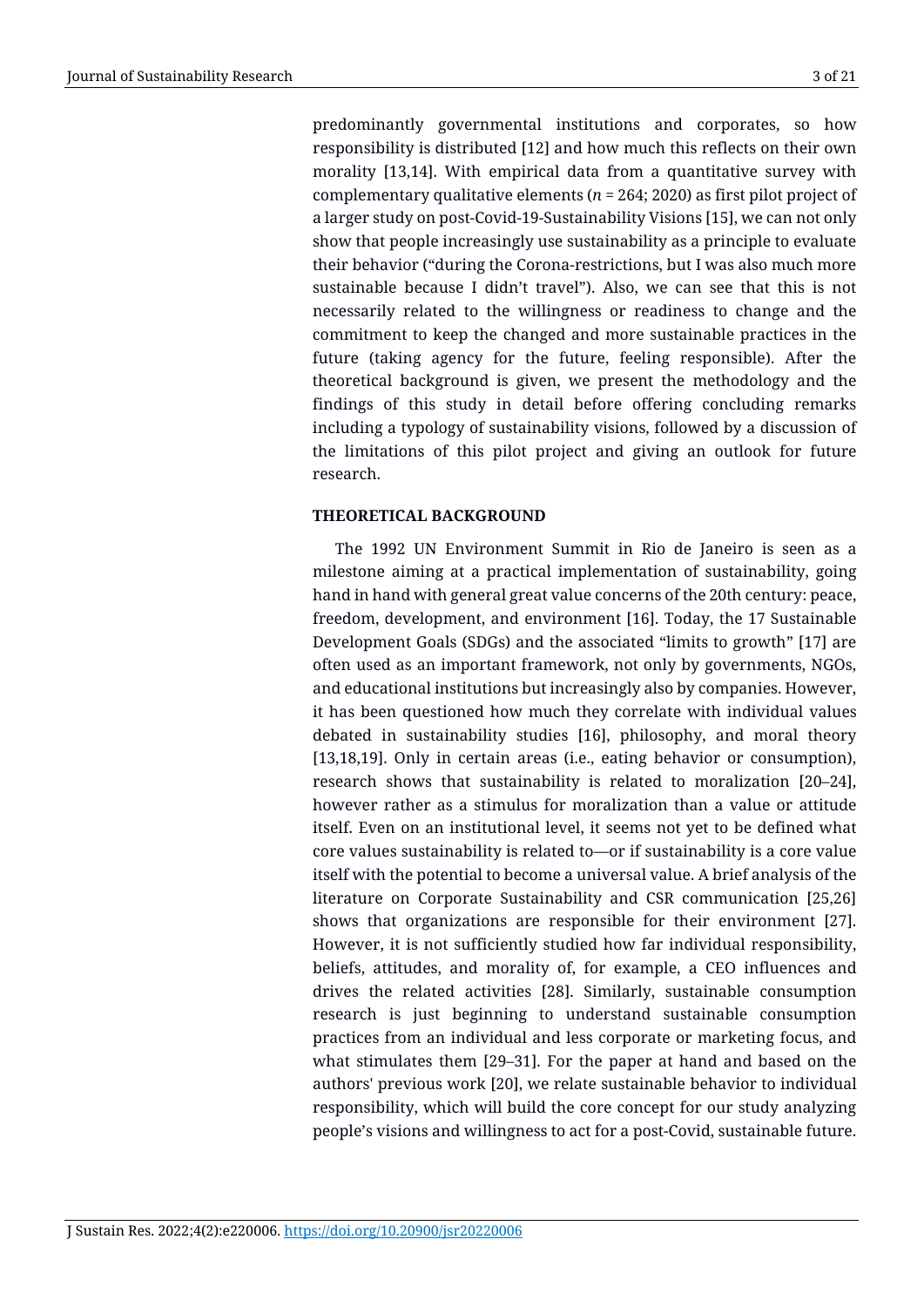## **Sustainability as Normative Framework and Moral Compass for Individual Behavior**

As mentioned above, sustainability has an overarching normative character, which guides and influences organizational as well as individual behavior. Furthermore, it is used in the assessment and moral evaluation of mainly organizational and systemic action [32]. Here, it includes various normative ideas like the fulfilment of global needs, responsibility for the future, the protection of the environment, and the need for participation in society and societal transformation [33]. Similarly, Covid-19, as a pandemic and threat, stimulates thinking about transformation, new opportunities for social change, and possible suggestions for a post-corona society with an orientation towards sustainability and common welfare, re-regionalization, and a farewell to the paradigm of economic growth [34]. As such, sustainability works as a norm, but not as a rule on how to act. Sustainability is a principle that talks about in which direction and how one can and should think, reflect, and communicate to distinguish the seemingly infinite possibilities of action in their 'preferential' [35]. However, this does not imply that sustainability works as a moral compass or rule for individual behavior as well [20] or that sustainability is a guideline for individual (consumption) practices [36].

As mentioned above, first attempts to break the abstract normative framework of sustainability down and to put it into practice are made in research on sustainable consumption [29,37,38], looking at sustainable consumer practices considering the associated paradoxes [39] and dissonances [20]. Several scandals in recent years, particularly in the food and clothing industry (BSE, factory collapses in Bangladesh) fueled the idea of an alternative of sustainable consumption practices. Nonsustainable ways of production, transportation, and consumption, based on the exploitation of people, animals, and ecosystems, are increasingly criticized in public conversations. Political but also commercial and corporate communication (mainly marketing) today try to stimulate sustainable alternatives and changes in individual attitudes and behavior. However, this implies that the responsibility for sustainable behavior and related practices and choices is "offloaded" on the shoulders of the individual consumers [20,35,40]. Therefore, we see the need to learn more about the relation between sustainable behavior and an increase in (and maybe overload of) individual responsibility.

## **Self-Moralization, Responsibility, and Agency**

In this paper and with the study at hand, we want to mainly focus on the question of individual responsibility which people are able and willing to take for a (more) sustainable future. If people are willing to take responsibility by acting 'more sustainable', then this is what we conceptualize as sustainability agency. Thus, sustainability agency is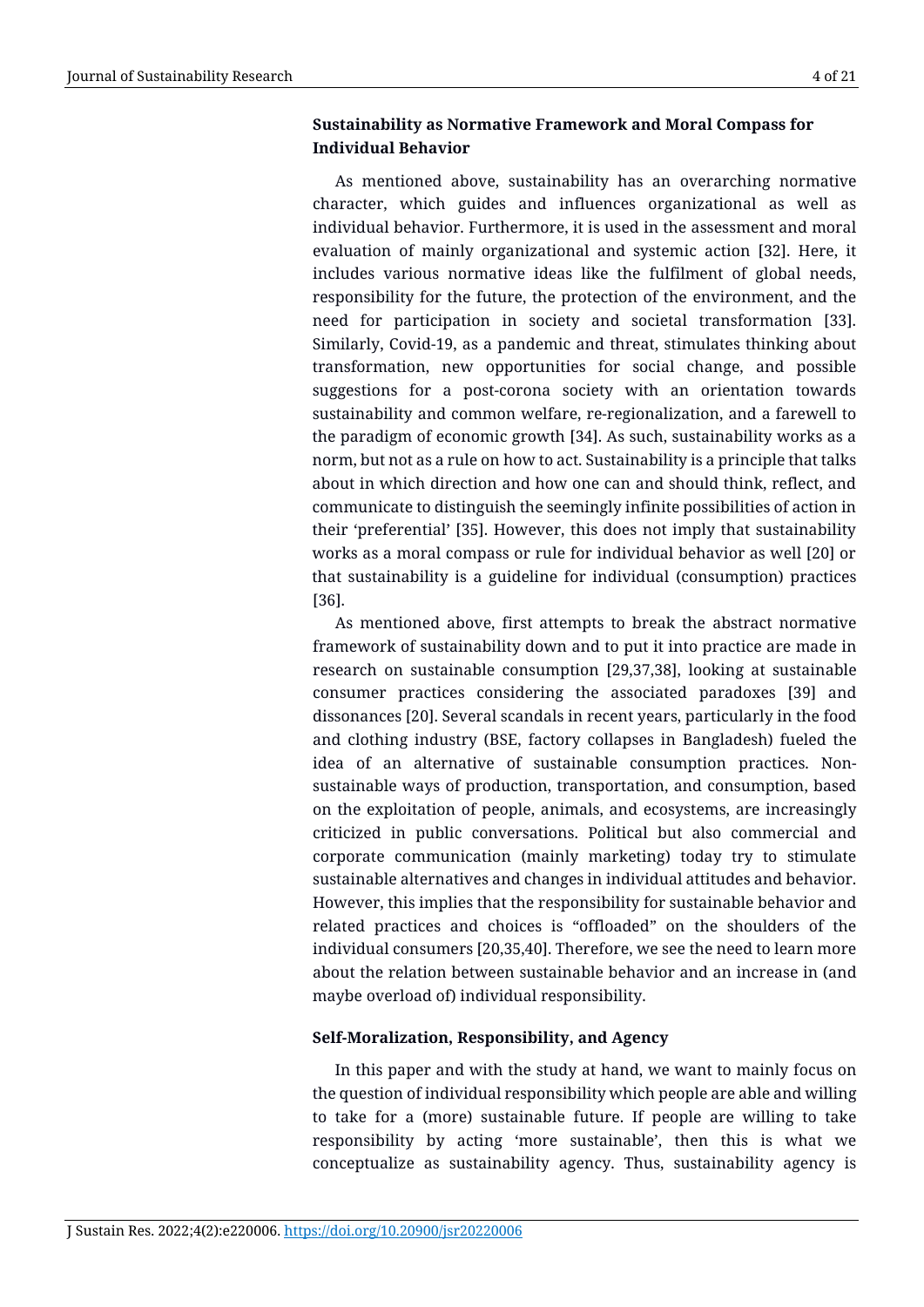related to developing a certain attitude towards a certain issue—here: the post-Covid-19 future or a new or not so new normal. Acting sustainably by recycling, using a keep-cup and a reusable water bottle, growing your own vegetables, avoiding air travel, etc., can either be a preference, a habit, or an attitude. Sustainability brings in morality [22]; however, as soon as morality is recognized, it can gain more morality and develop into a moral imperative, which is then tied with emotions, more intensive and rather independent from regulations.

Therefore, we want to bridge this social-psychological perspective on moralization with a philosophical conceptualization of responsibility. We base this on the assumption that the stronger the moralization of an issue, the more individual responsibility individuals are willing to take, which means the stronger is the 'moral agency' (here: sustainability agency) that a person takes on. Responsibility as a relational term is linked to assignment, attribution, and imputation of responsibility [41]. So, there will always be a bearer of responsibility (a person or corporation) which is responsible for something (action, consequences of action, satiation, task) in the view of someone else (addressee, object of responsibility) related to a particular "moral institution" (a judging or sanctioning agent)—in relation to a (prescriptive, normative) framework or principle of action, which is sustainability, as described above.

Role and task responsibility are different from legal responsibility. Lenk [42] points out that "the responsibility for the result of an action is seen only as a superordinate, schematic or 'formal' pattern. It still must be connected to the respective domain of values and norms through the concrete or specifications of tasks or roles or through (universal) moral or legal interpretation. Only then can it be filled with meaning or and thus become comprehensible". At least until the Covid-19-pandemic, sustainability was not always filled with meaning [43]. But recent research shows that Covid-19 and the related restrictions made sustainability possibly more comprehensible [9,44–48]. The pandemic also clearly allocates responsibility to individuals—predominantly for the outcomes of individual actions in an instance for which she or he is accountable (wearing masks, staying at home, getting vaccinated, etc. [49].

These assumptions are supported by literature on moral agency in change processes, which describes responsibility not as a moment of security or cognitive certainty [50] but as something that comes with the 'removal of grounds' and the withdrawal of rules or knowledge on which we usually rely to make our decisions. This is also in line with the socialpsychological concept of critical life events and habit-breaking events [51– 53].

Therefore, for the study at hand, responsibility is conceptualized as a 'core dynamic' in any change process. This suggests that even though responsibility relationships are generally stable, roles of responsibility are fluid (someone is in charge, but it is irrelevant who it is and which role this person holds). Therefore, moral agency exists [54], and sustainability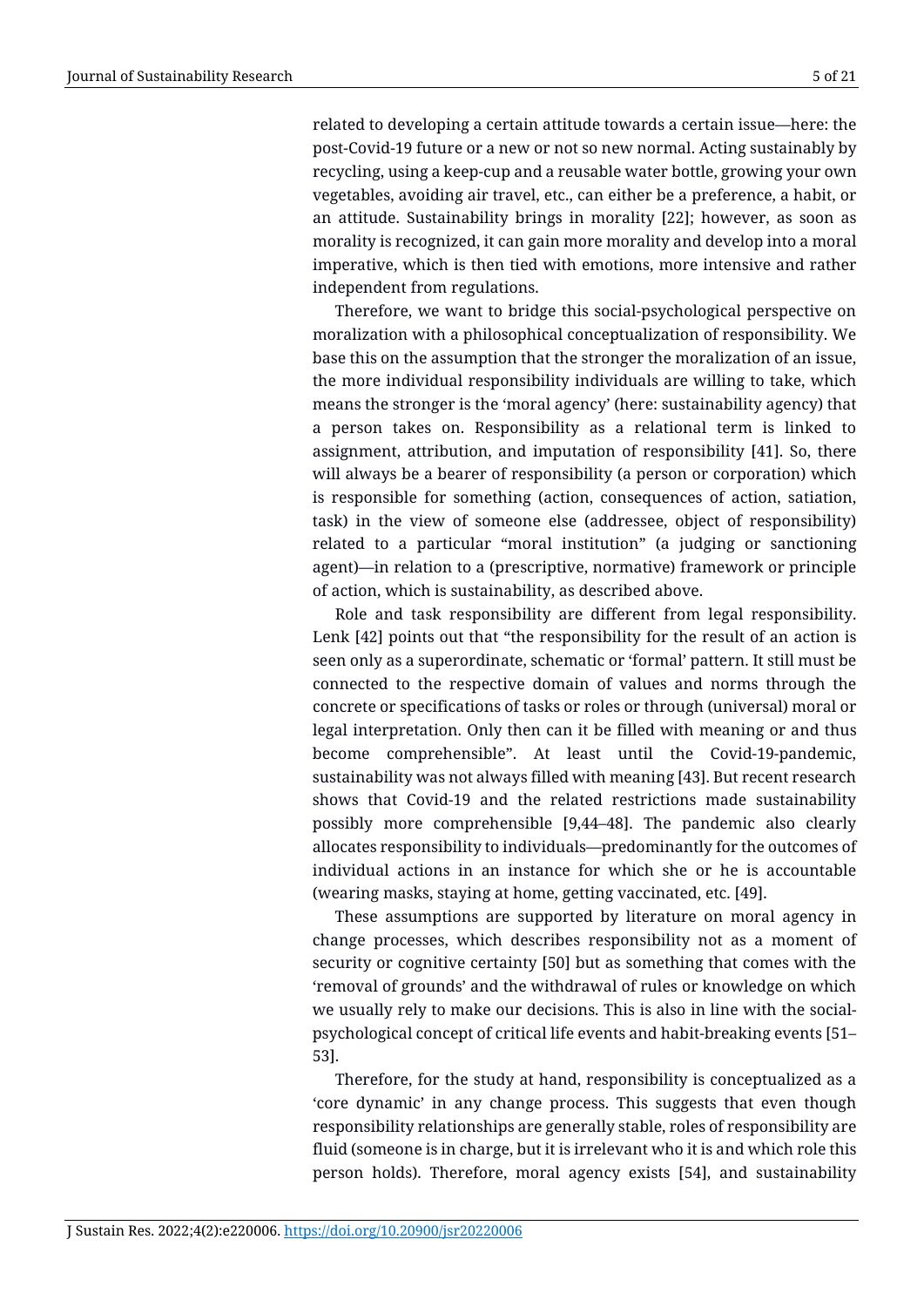agency can then be interpreted as normative competence, which involves the individual ability to grasp and apply moral reasoning and to govern one's behavior by the light of such reason [55]. Sustainability agency is always directed towards improving the lives of others [56,57]—in a socioenvironmental dimension.

We conceptualize sustainability agency as realized in individual interactions and communications, which can be analyzed with interviews and surveys. Thus, in a pilot project conducted as first step of a study on post-Covid-19 Sustainability Visions, we asked how far people reframe the Covid-19 story as a sustainability story. In other words: how much sustainability agency have people developed in a pandemic, accompanied by many restrictions, forcing people to be more sustainable (no travelling, changes in food & consumption habits, etc.). And: are people willing to keep those changes? Did they develop a role-related, and therefore individual responsibility, which can be described as a sustainable agency with the imperative, factual, and absolute character to maintain a sustainable lifestyle post-Covid?

## **METHODOLOGY**

## **Design**

As part of a two-year project on Post-Covid-19-Sustainability Visions, we conducted a pilot study to explore individual responsibility in a crisis, visions for the future and people's thinking about sustainability. The findings presented in the paper at hand are based on a quantitative online survey with qualitative explorative elements, conducted between June and September 2019 in Austria, after the first wave of the COVID-19 pandemic [58]. The survey was conducted after the first lockdown from March 16th to April 14th, 2020, and a stepwise easing of regulatory constraints in May and June, which saw shops and gastronomy reopening. At the same time, schools were in shift operation, universities doing distance learning, and many people were still working from home [59].

## **Sample**

Compiling a convenience sample by addressing mailing lists in our academic work environment and asking respondents to forward the survey, we followed a snowballing process which led us to a sample of *n* = 264 respondents. While we tried to collect a balanced sample with respect to gender, background, education, and age, the results indicated that 67% of the questionnaires had been answered by women. However, the age distribution varied from 20 to 82 years with a median age of 46 and, given that the addressees of the invitation to participate in the questionnaire came from academia mostly, participants overall indicated a relatively high level of education (tertiary education, BA or higher, 85%).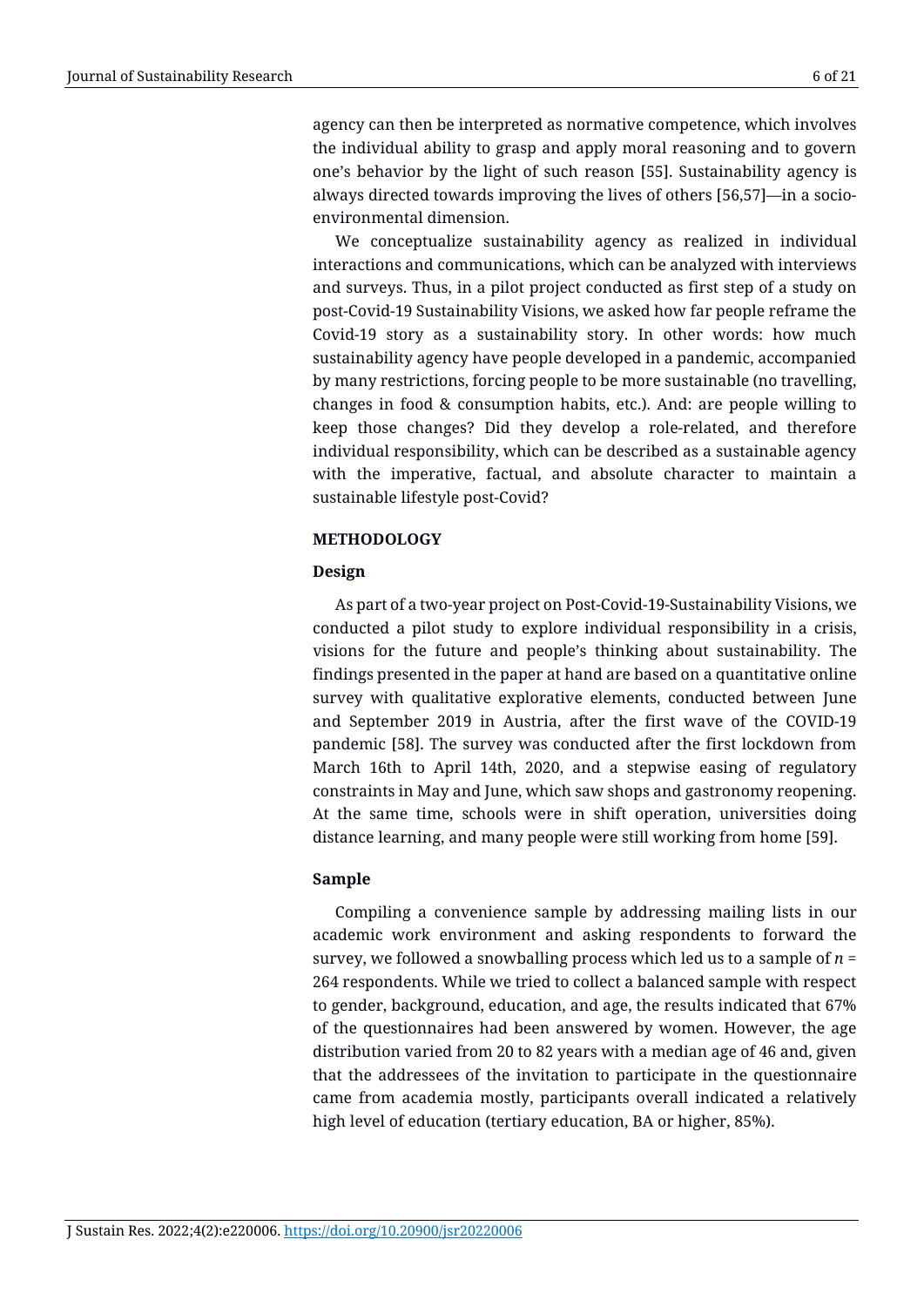#### **Survey Instrument**

To understand individual behavior, there are many established ways of interviewing people mainly in social psychology or behavior studies [60,61]. The combination of quantitative and qualitative research is also recommended in previous sustainable consumption and sustainability communication research [20,62,63]. Sustainability has an inter-and transdisciplinary character, which requires methodologies to capture individual behavior via descriptive evaluation and individual assessment of the situation. Therefore, in the pilot study described here, the data was collected with an online survey with Qualtrics, with closed questions related to various areas of demographics (gender, age, education, job, income), climate change, psychographics, sustainability communication, changes due to Covid-19 in the categories of food, travel, mobility, retail, waste, and activities. A separate set of partially questions asked for which personal changes towards a more sustainable lifestyle people observed and which of these changes they would like to maintain permanently.

Simultaneously, the situation and context of individual behavior needed to be captured, historical, biographical, and local knowledge is necessary, when social practices should be analyzed [6,63,64]. Thus, the combination of a quantitative survey with open questions maximized as multiple method design for data collection the amount of usable data and the degree of confidence in the validity of the data obtained—even with a relatively small and customized sample  $(n = 264)$ . In particular, the explorative technique applied to analyze the open questions (two-step categorization with QCA map [65,66], provided insights and information on the socio-cultural and socio-psychological background of the respondents. It further enabled us to trace back moral evaluation processes, the allocation of responsibility, the individual perceptions of sustainable practices related to individual situations, and the degree of moralization of certain behavior, which by the end led us to a typology of sustainable agency.

#### **FINDINGS**

Overall, the pilot study on post-Covid-19 Sustainability Visions offers deep insights into individual perspectives on sustainability, sustainable behavior, and partially answers the question of how people perceive the Covid-19-pandemic in relation to their future. In the following, we will present the most critical aspects that the study indicates, and which supports a typology of sustainable agency, taking responsibility for a sustainable future.

#### **Climate Change and Covid-19**

Firstly, our interest was the individual perception of global issues and crises. When asked for the most important issues facing Austria in the next 20 years, the respondents mention the changing climate (47%), nature and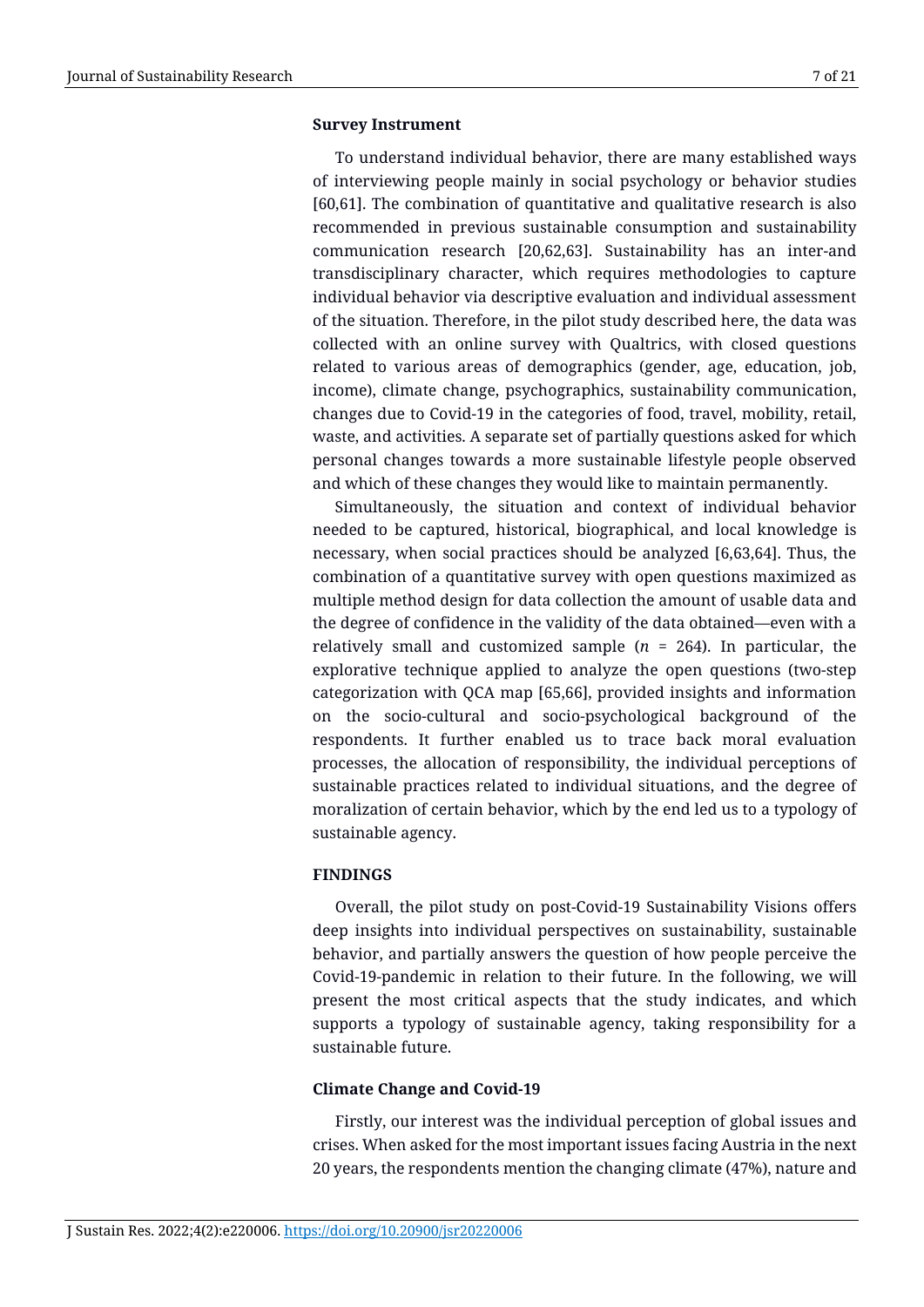environment (28%), and social issues (27%) as the most prevalent issues and threats; these were items offered in the closed question.

Related to climate change, people are getting increasingly angry, which can be a catalyst for changes predominantly in the dimensions of mobility and food/eating behavior. The respondents associate urgency (28%), warming (25%), and nature catastrophes (24%) with climate change. 75% state that there are very worried or extremely worried about climate change. Over 90 percent of the respondents confirm that they believe in climate change and think that human activities mainly cause it and that the effects will be rather negative than positive, or entirely negative (88%). Especially female participants feel more and more guilty and angry (see Figure 1) (significant differences;  $P \le 0.024$ ). Mainly with rising age, the anxiety declines.



**Figure 1.** Feelings related to a changing climate, *n* = 264.

These results challenge existing studies focused on eco-anxiety [67,68], which would call for further consideration in future environmental communication research and social psychology. The focus of the study at hand was predominantly on the perception of Covid-19 and the global pandemic related to climate change. For the majority, the "new daily routine" after the first peak of the pandemic in Central Europe and the first lockdown at the beginning of 2020, are seen as "quite positive" in terms of the positive impact on climate change they had. On a scale from 1 (negative) to 7 (positive), the mean was 5, which shows a relatively positive perception. In the complementary open questions in the survey, the Covid-19-related restrictions and limitations in individual mobility and freedom are interpreted as "time to slow down", as time for gardening and less stress because of less travelling and commuting. Thus, most people were impacted quite a bit, but frame this rather positively in the survey. The participants feel moderately influenced by the pandemic looking back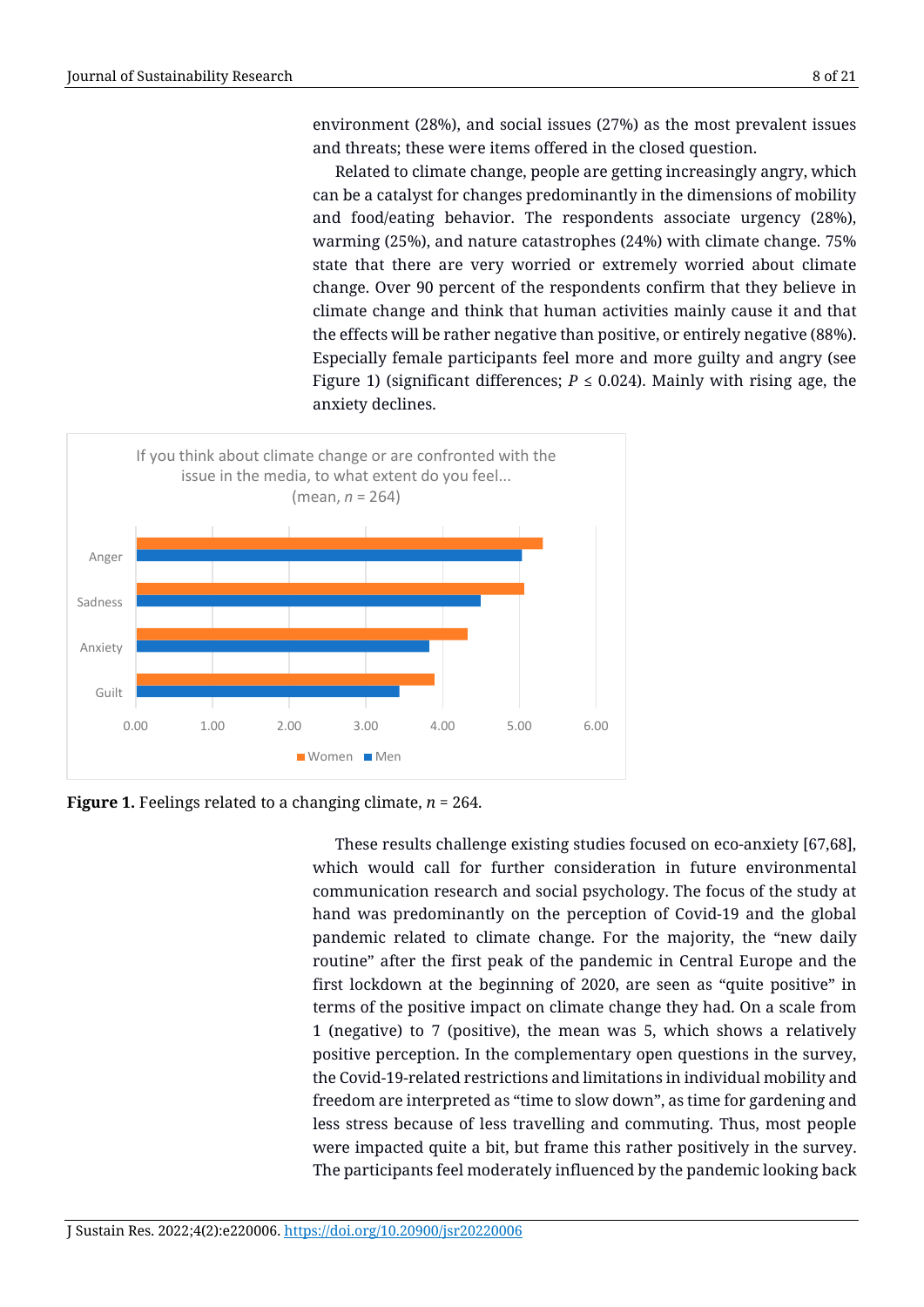in five years. Asked for a long-term perspective on the impact of the pandemic, more precisely, asked for the issues that will be challenging for them in the next 20 years, Covid is mentioned just by a few people (3%) and only 3 to 4% want to maintain related regulations, like hygiene measures (masks) or social distancing in their private or work life. The impact of the pandemic in terms of becoming more sustainable was explored in more detail in the second half of the survey.

#### **Covid-Related Changes in Lifestyle and Consumption Practices**

"Corona-changes" could be predominantly detected in the areas of mobility, food and eating habits, and shopping and retail. The results of the pilot study indicate that the global pandemic greatly impacted the different areas of consumption, mobility, time-management, and in particular, food choices and waste management. Looking back to the time of restrictions, 50% of the respondents were driving their own car less or much less compared to before the pandemic. Also, car sharing, rental cars, public transport, and long-distance trains were used less. 65% of the survey participants were flying less or much less—mainly due to restrictions, border closures, and lockdowns. Consequently, 37% were cycling more or much more and 53% were running or walking more. Secondly, eating habits and related food choices changed during the pandemic as well—32% were eating increasingly more fresh fruits and vegetables, 63% were eating more homemade or homecooked food, while 56% were eating less or much less fast food, take-aways or supermarket ready-meals. Eating food grown at home is described as one of the major changes due to the pandemic, at least for a third of the respondents. By the same time, people state that they exercised more during the first peak of the pandemic (37% of the participants), but also had more screen-time due to home-office, distance learning, and social contacts, which shifted to online (skype, zoom (virtual meeting rooms, etc.)). In general, 43 percent of the people positively acknowledge that they had more time with family and friends. And thirdly, regarding consumption and retail, clothing and accessories were bought less or much less (64%), especially by women. Also, electronics, sporting equipment, homeware, and appliances were bought less. However, people spent more money on books and music (which was mentioned by 28% of the respondents). While retail shopping was generally decreasing for half of the people we interviewed, 40 % said they used online shopping much more than before Covid. Being at home much more than "normal", household waste (for 36% of the participants), water consumption (42%), and energy use (52%) were rising over lockdowns and related restrictions. While food waste went down in more of a third of the households the respondents were speaking for.

While these changes describe a more sustainable lifestyle, the question remains if people feel responsible for that—or feel forced in this situation; related to that, we were interested in how far the participants of the survey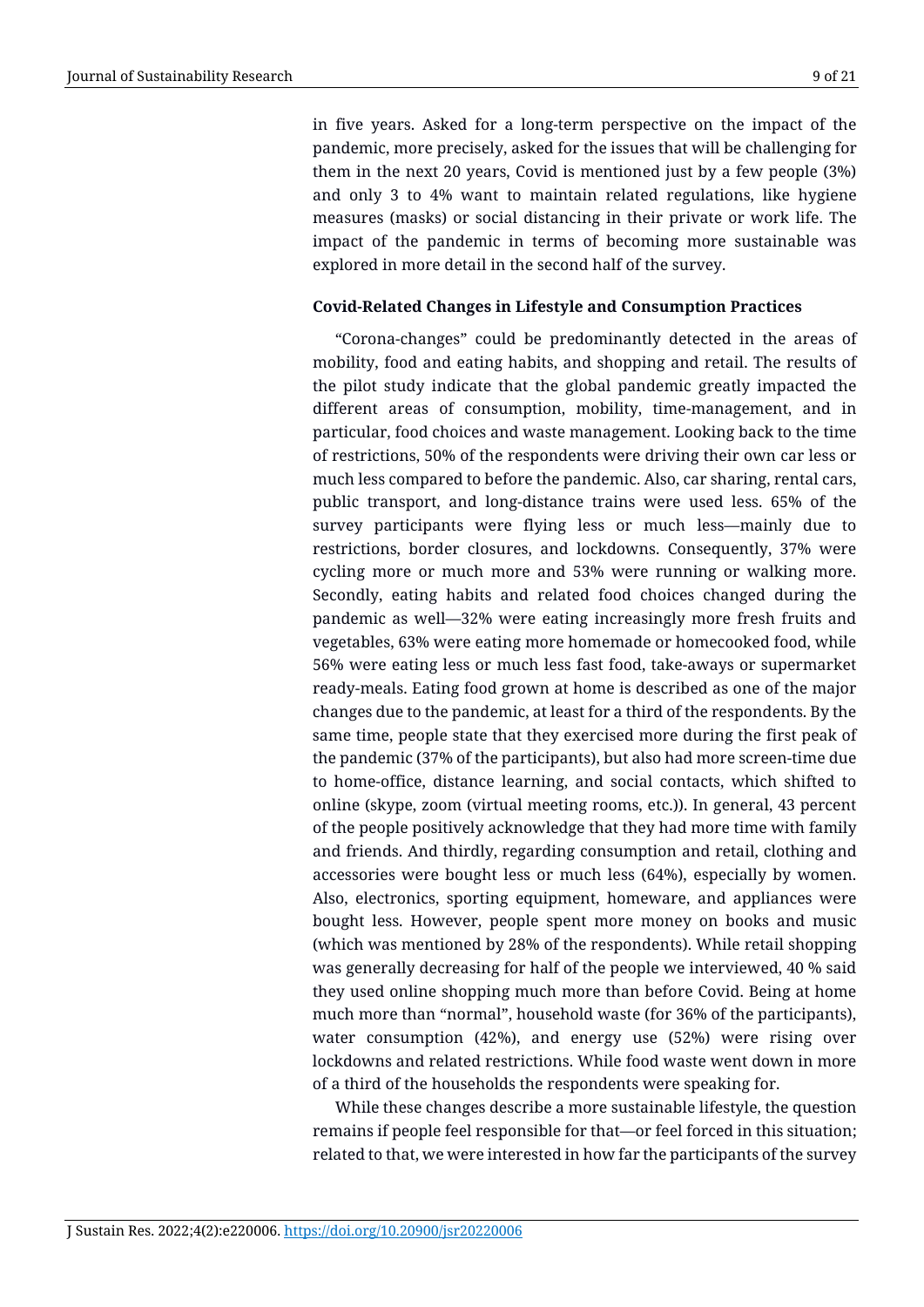"frame" their increasingly sustainable behavior as sustainable and what kind of information or media influences this framing.

#### **Sustainability Awareness and Re-Framing of Individual Behavior**

From the respondents' perspective, NGOs (43%) communicate the most about sustainability, followed by media (32%) and science (18%). However, their understanding of sustainability comes from different information sources—mostly important friends and colleagues (for 33% of the respondents (very) important), followed by editorial reporting in newspapers and journals, official websites of political institutions, NGOs, and families. This result confirms findings from existing studies around sustainable consumption [20,39]. Private conversations play a key role in creating meaning and confirming a particular behavior as more or less sustainable. Friends, family, and colleagues are more often mentioned to be important among female than male participants.

However, the key question for this paper was how much the participants are motivated to act more sustainable now and in the future. Here, communication about sustainability by the organizations mentioned above is perceived by 19% as supportive, also sustainability communication in the media is described as having an impact. However, especially related to media information, 15% of the participants are critical towards sustainability communication in public conversations. They consider it exaggerating or manipulative, not alarming enough, or too much opinion driven. Male participants are more critical of the media than women, who find them more supportive (female 24%, male 7%). Accordingly, people who see the media as supportive are more motivated by them than people who are critical of them—which is not necessarily limited to sustainability and climate change related information.

Overall, 14% describe themselves as already living in a sustainable way, where sustainability communication and mainly conversations about different (more sustainable) options fostered this behavior. 7% of the participants are considering further lifestyle changes in the future, 6% want to take more individual responsibility, and 5% want to make very specific contributions and activate other people. However, for another third of the respondents, it needs more than personal change, but rather a change in political structures.

This changes the perspective from individual to organizational and systemic responsibility for change, which we were interested related to the feeling of "agency" when it comes to the vision of a more sustainable future.

#### **Responsibility & Agency—Visions of the Post-Covid-Future**

Firstly, it must be mentioned again that the respondents feel generally very motivated by the sustainability-related experiences they made during the pandemic-related restrictions, see Figure 2.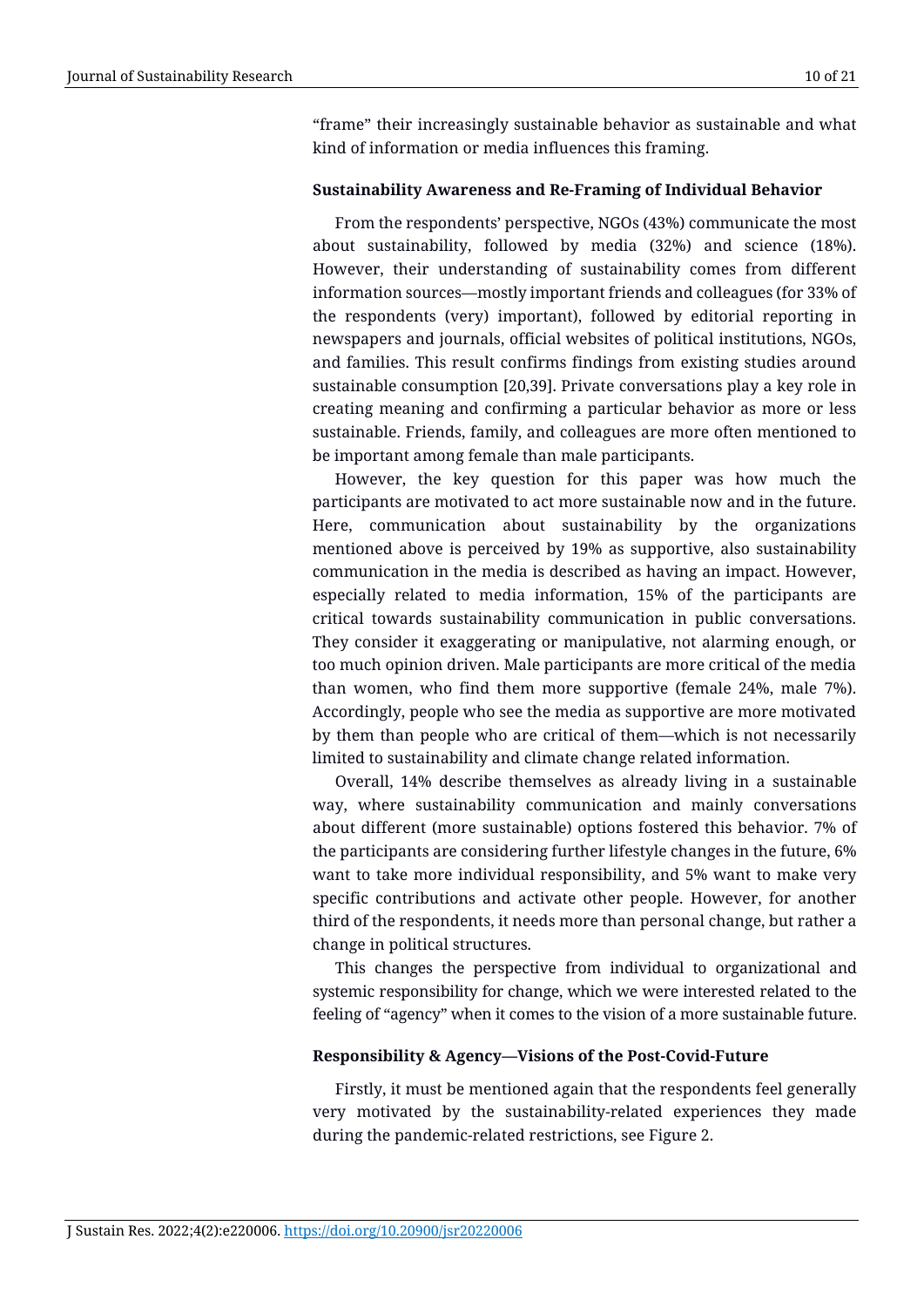

**Figure 2.** Personal responsibility towards climate change.

As described above, particularly climate-change-related communication in the media inspires them to act more sustainable, and interpersonal conversations with family members, colleagues, and friends even more. Again, mainly female participants in the study feel very responsible for reducing climate change related impacts. However, most of the respondents expresses skepticism; they do not expect many people to decrease for example their energy consumption and permanently change their lifestyles. In addition, respondents consider the possibility rather unlikely that governments in a sufficient number of countries will take action that reduces climate change (Figure 3a,b).





However, while governments are seen as less likely to take responsibility and action to face the climate crisis, individual changes in behavior during the pandemic and particularly the lockdown are framed as lifestyle changes and as being more "sustainable". Also, people label their own behavior as "taking responsibility". Additionally, the participants of the survey apparently have a vision of how to maintain and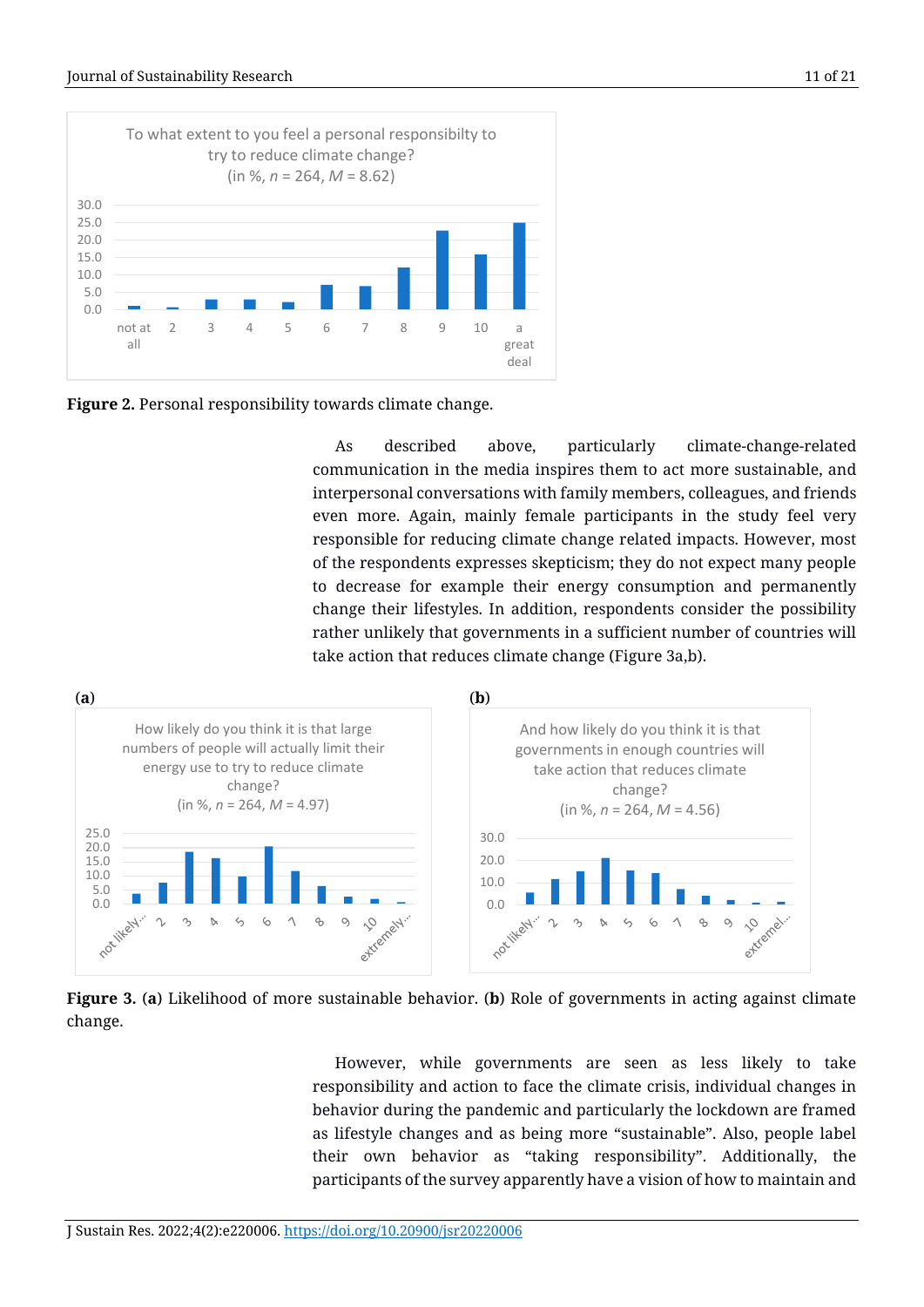further deepen sustainable lifestyles. For instance, in the related open questions, they mention conscious consumption in general, less plastic, secondhand clothing, no more flights, less usage of their car, and switching to public transport or bike. The respondents also mention the following issues as being important to them to take responsibility (from an individual perspective): Cooking, eating less meat or becoming vegetarian/vegan, doing more sports, being out in nature, more mindfulness, slowing down, focusing on the real important issues. Here again, women are especially interested in consuming less (39% want to maintain this in their private life after the pandemic, compared to only 17% of male respondents). Related to their work life, there were ideas like continuing home office for less commuting, and generally working less or a stronger commitment for paperless offices or similar concepts, which have been briefly mentioned in the literature part of this paper [9].

Overall, the findings of this pilot study indicate that the moralization of individual behavior is strong; people frame their changed behavior in the pandemic as more sustainable and generally more responsible. Also, the respondents feel better and are generally interested in maintaining this "new" behavior. However, not everyone feels capable of taking and carrying the responsibility that partially led to resignation—even if highly moralized (people know what is better for a sustainable future). Mainly those respondents who identify the need for regulations and lockdowns are more in a state of resignation, which resonates with a strong allocation of responsibility to the government and general fear from climate change. While others feel more resilient, which resonates more with anger about misinformation or climate change-related problems, which will be reflected on the conclusion.

## **CONCLUSION: TYPOLOGY OF POST-COVID-SUSTAINABILITY VISIONS**

The findings of the study at hand show not only that people framed their restriction-related behavior during the pandemic as more sustainable. Much more, the psychological consequences of the lockdown increasingly recognized in the literature [44,69] overlap with individual perceptions of the future. Nevertheless, feelings like guilt, fear, or anger about climate change and social problems can be directly related to the allocation of responsibility on an either individual, organizational, or rather systemic level. Here, the pandemic and related restrictions amplify existing feelings and, therefore, they are helpful in creating a typology of post-Covid-19 Sustainability Visions as a conclusion.

The categories used to create the typology for *sustainability agency* are related to specific questions or sets of items. The overarching goal was to differentiate between people who want to go "back to normal", and those who want to "build back better" (a new normal), and those who are anticipating a real, deep social transformation initiated and driven by the pandemic.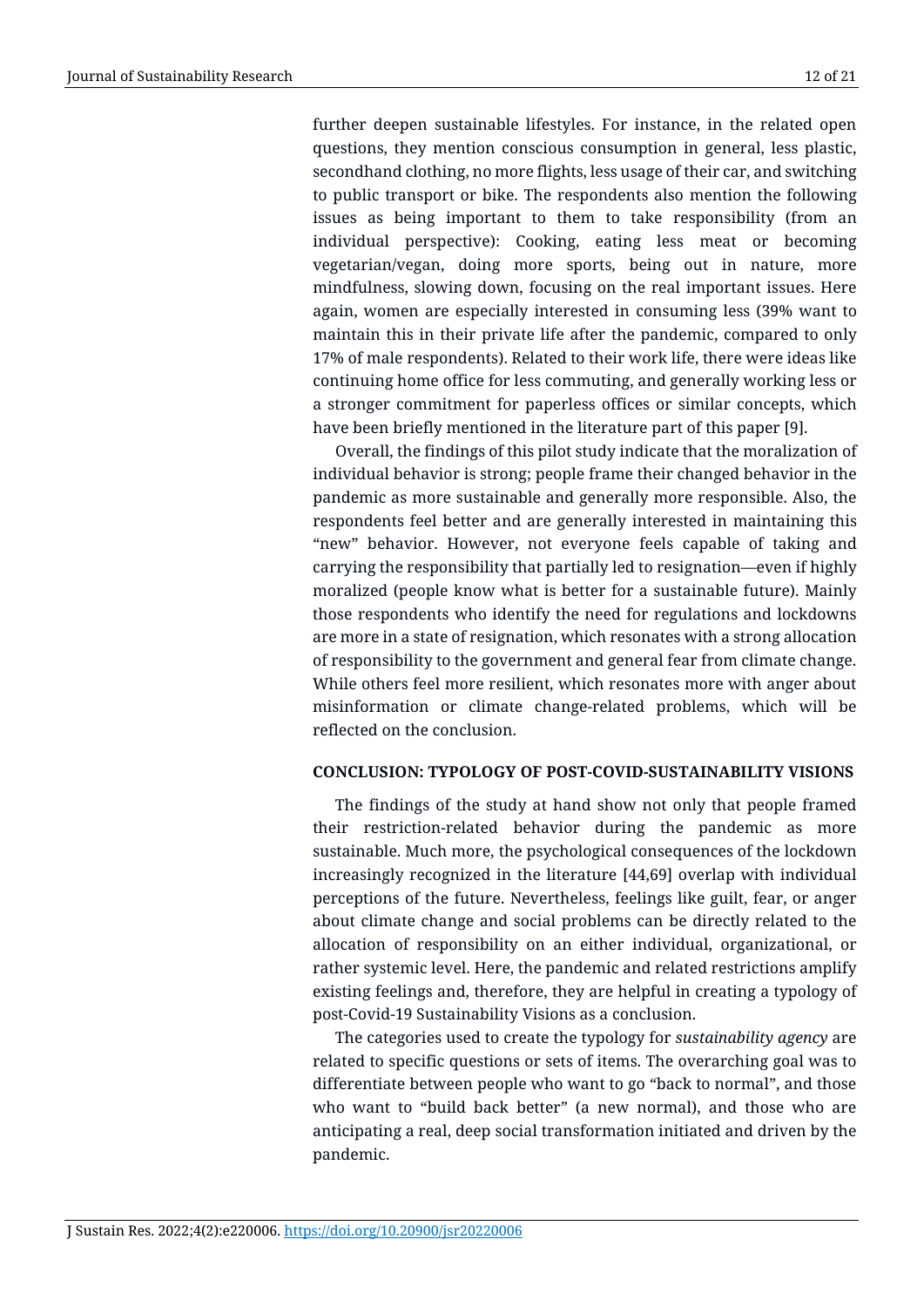Considering the substantial impact of the pandemic on individual's daily lives and health conditions described in the findings there are pressing social and environmental objectives affecting human well-being and issues of physical and social mobility beyond the pandemic [9]. These topics are also discussed as "Covid-19 response" to each of the Sustainable Development Goals by the United Nations (UN) or in related reports by various institutions and NGOs [70]. While a majority of the participants in our pilot study talk about this broader development as additional burden, for nearly one third the pandemic came just at the right time to "force" society to change, to not substitute but accelerate previous environmental or social concerns on a societal but on an individual level as well [71,72]. Related to that, we can see differences in terms of "post-Covid-anger", " fear" and "-guilt" perceived by the participants.

Thus, based on the findings presented above, the qualitative analysis of the answers to the open questions [65,66] supports this differentiation between (A) a group of participants who resigns, (B) a group of people that feels more resilient after Covid-19, ready to do something, but still not feeling that they can carry the responsibility by themselves, and (C) a group of people willing to and/or taking on individual responsibility and create change as part of a larger societal transformation, which is further categorized in Table 1.

|                                  | Type A                                                               | <b>Type B</b>                   | Type C                                           |
|----------------------------------|----------------------------------------------------------------------|---------------------------------|--------------------------------------------------|
|                                  | <b>RESIGNATION</b>                                                   | <b>RESILIENCE</b>               | <b>RESPONSIBILITY</b>                            |
| Sustainability agency            |                                                                      |                                 | $\sqrt{}$                                        |
| Responsibility                   | responsibility is allocated<br>to government, global<br>institutions | collective<br>responsibility    | agency, authorship, individual<br>responsibility |
| <b>Moralization</b>              | weak                                                                 | medium                          | strong                                           |
| Sustainability-                  | conventional, authority                                              | preferences, habits,            | concrete, moral imperatives,                     |
| individual values                | dependent                                                            | group dependent,                | intolerant                                       |
| relationship                     |                                                                      | tolerant                        |                                                  |
| <b>Time relation</b>             | short                                                                | midterm                         | long                                             |
| <b>Space relation</b>            | global                                                               | nation                          | community, social context                        |
| <b>Social relation</b>           | passive                                                              | pragmatic                       | active, critical                                 |
| Role of the media                | strong                                                               | medium                          | weak                                             |
| Role of family/friends,<br>peers | weak                                                                 | medium                          | strong                                           |
| <b>Future vision</b>             | back to normal                                                       | new normal                      | new world                                        |
| Climate change etc.              | fear, concern                                                        | guilt, cognitive<br>dissonances | anger, courage                                   |
| Covid-19                         | retraction (private)                                                 | reactive                        | active, action, activism                         |

**Table 1.** Typology of post-Covid-19-visions and "sustainability agency".

The categories for the typology were created with a two-step categorization process with the software at hand (QCA map); an exception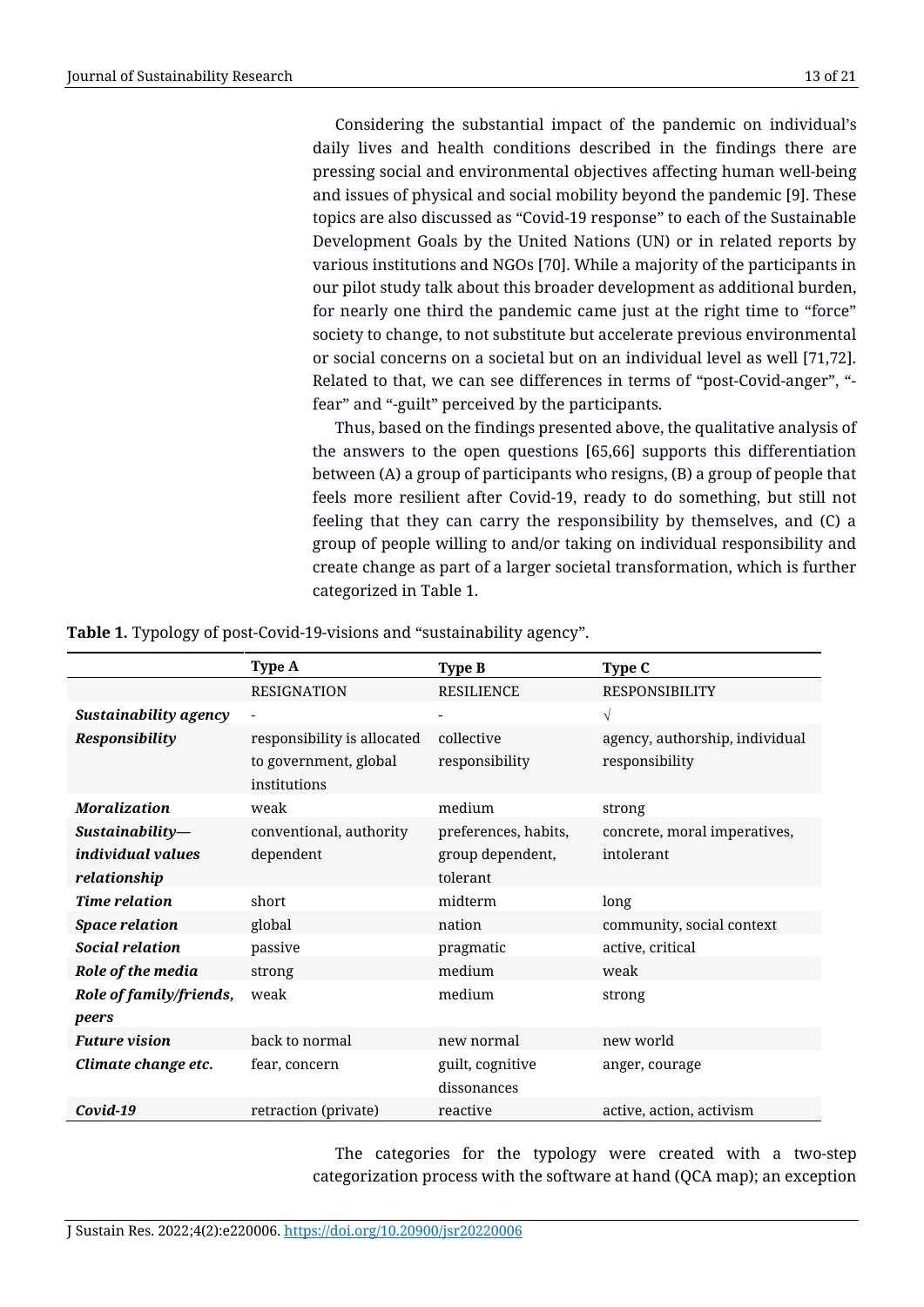are the categories Climate change-related feelings (fear, guilt, etc.), which represent one of the open questions, and responsibility allocation, which was part of the quantitative questions as well, as discussed above.

## **Type A: Resignation**

Overall, we discovered three types of post-Covid-Sustainability visions, mainly related to how much individual responsibility they perceive, take—or are at least willing to take. The first group of people was easy to identify as skeptical but restricted in their scope of action. They believe in solidarity, however, know that "the individual can't do much" (I65; Interview with number as identifier). "I live in a rural area—how can I not drive my car?" (I145). They allocate responsibility to "the system" and/or the government: "it is all depended in the structures that enable or hinder individual actions" (I29). "Facts show that individuals have the least effect". "I miss the emphasis on political responsibility. If political action is not strongly demanded by media on a large scale, I feel rather helpless that motivated Governments need to act now" (I7), "Capitalism is the crisis" (I7), "Economic growth is the maxime; in a capitalistic world, humankind is never going to use their full innovative potential in terms of environmental protection but will rather be driven too much by financial aspects" (I221). Next to governments, corporations are seen as responsible as well, as mentioned in the first part of the findings above: "I think that there is only so much that people can do individually and until we make corporations accountable for their part, we will not get enough progress towards mitigating the effects of climate change" (I221).

## **Type B: Resilience**

The biggest difference between the first and the second type of post-Covid-visions of a potentially more sustainable future is that for people who became more resilient through the pandemic "every step counts" (I5; I119; I25). They describe social responsibility in a way that "everyone has to contribute to make things better, it has to care all of us—we all have to take care" (I119). "People should be aware of risks and knowledgeable of the effects their daily choices have on the future of the planet" (I25). However, climate change and the pandemic itself are seen as massive challenge and—as mentioned—a responsibility for all of us. Even if they feel more responsible after experiencing changes in lifestyle and consumption during the pandemic, they know that the challenges are too big to be tackled by individuals. "Fighting climate change requires system change, and we as a society have to rethink our priorities" (I5). The answers are more general and universal, lacking specific notions of how (much) individuals can take action. However, the need for change is seen, and the attitude toward change is positive. This is different from the third type, who is driven by anger, active, and takes on individual responsibility.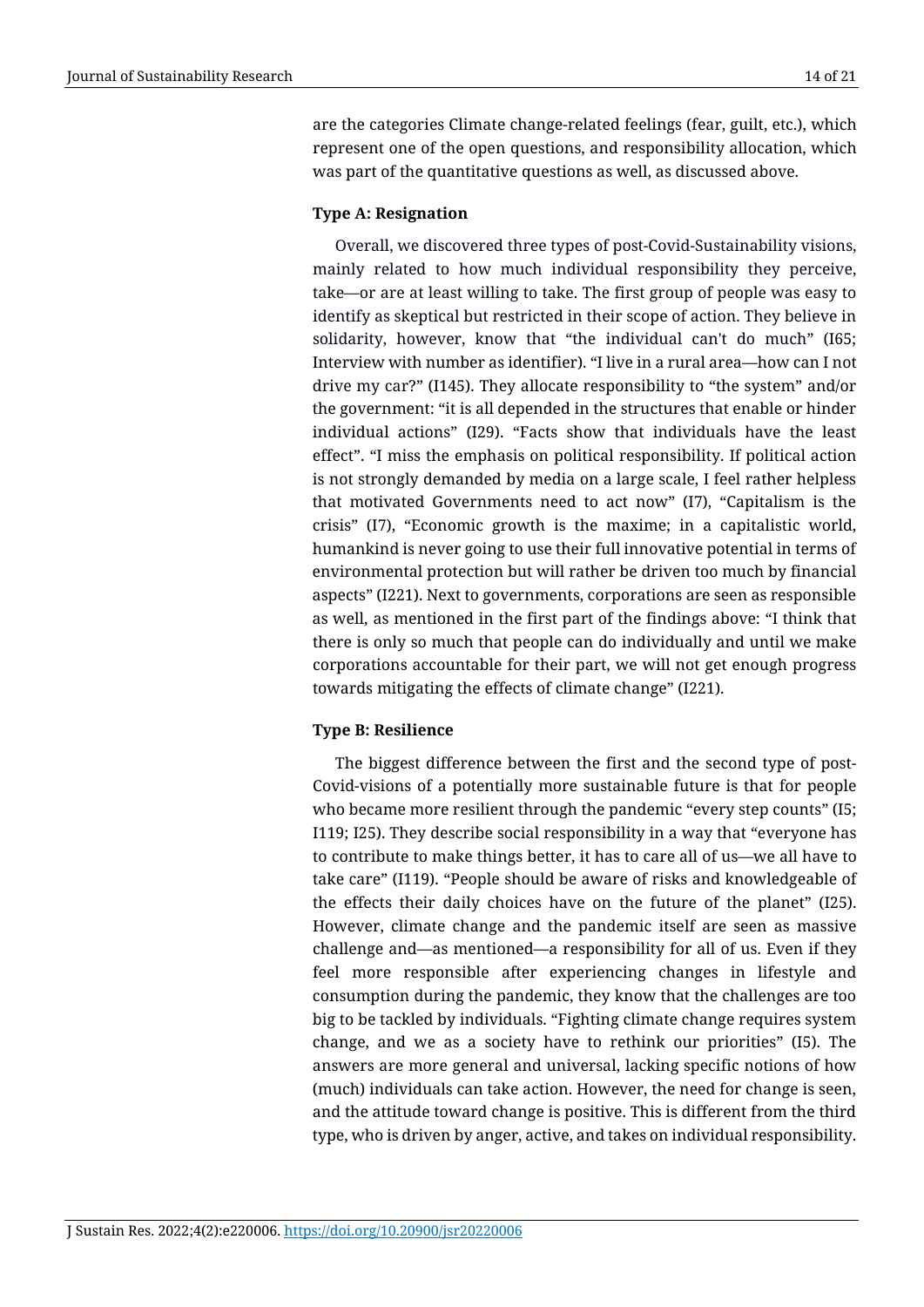## **Type C: Responsibility**

A third group of the participants was very clear in terms of their individual responsibility, as outlined above. "We do have a responsibility towards our kids and our grandchildren", "I can change the world with what I do" (I202). One of the most interesting insights from the analysis of the open questions was that sustainability was more explicitly mentioned by the group of people which we allocated to type C (responsibility): "Sustainability is a matter of initiative, individual initiative" (I202). "Sustainability should never be stimulated by fear" (I88). The participants describe change as something that comes from within, which is stimulated from the insight of every individual; "my own confidence and consciousness of certain challenges and problems stimulates behavior change—and not regulations, rules or a governmental health strategy" (I202). They describe their role as "lighthouse" and inspiration for others; by the same time, the importance of conversations, communication on an interpersonal level and therefore reflections on individual behavior and action are necessary: "we need to reflect more on our individual actions and this is what Covid forced us to do" (I6).

Overall, the post-Corona visions for the future and a possible new, more sustainable normal and a new world vary related to the degree of individual responsibility the respondents are willing to take. This will be further discussed in the following concluding remarks.

#### **DISCUSSION**

The study at hand indicates that the Covid-19 pandemic has a strengthening effect on sustainable practices—at least in Austria where the pilot study took place, and at least after the first peak of the pandemic and related restrictions. With a combination of rather descriptive and rather explorative questions, we were able to identify three types of people related to the degree of responsibility they want to take. This resonates with the theoretical concept we outlined at the beginning of the paper. We developed an idea of "sustainability agency", which is again related to developing a certain attitude towards a particular issue—here, the post-Covid-19-future or a new normal. We discovered that sustainability works as a moral compass and principle of action in these future visions. Individual behavior (less consumption, less waste, less flying, and commuting) was "moralized", i.e., was morally evaluated as "doing good" and "being more sustainable" by most of the respondents. However, this does not mean that everyone is able, capable, and willing to develop moral and, therefore, sustainability agency in the future. Only a smaller group (less than a third of the respondents) is emotional and courageous and feels regulation-independent responsibility.

The pandemic had a significant impact on all the respondents—and it made sustainability more tangible, more comprehensible, and applicable—which we assumed. However, we also assumed that Covid-19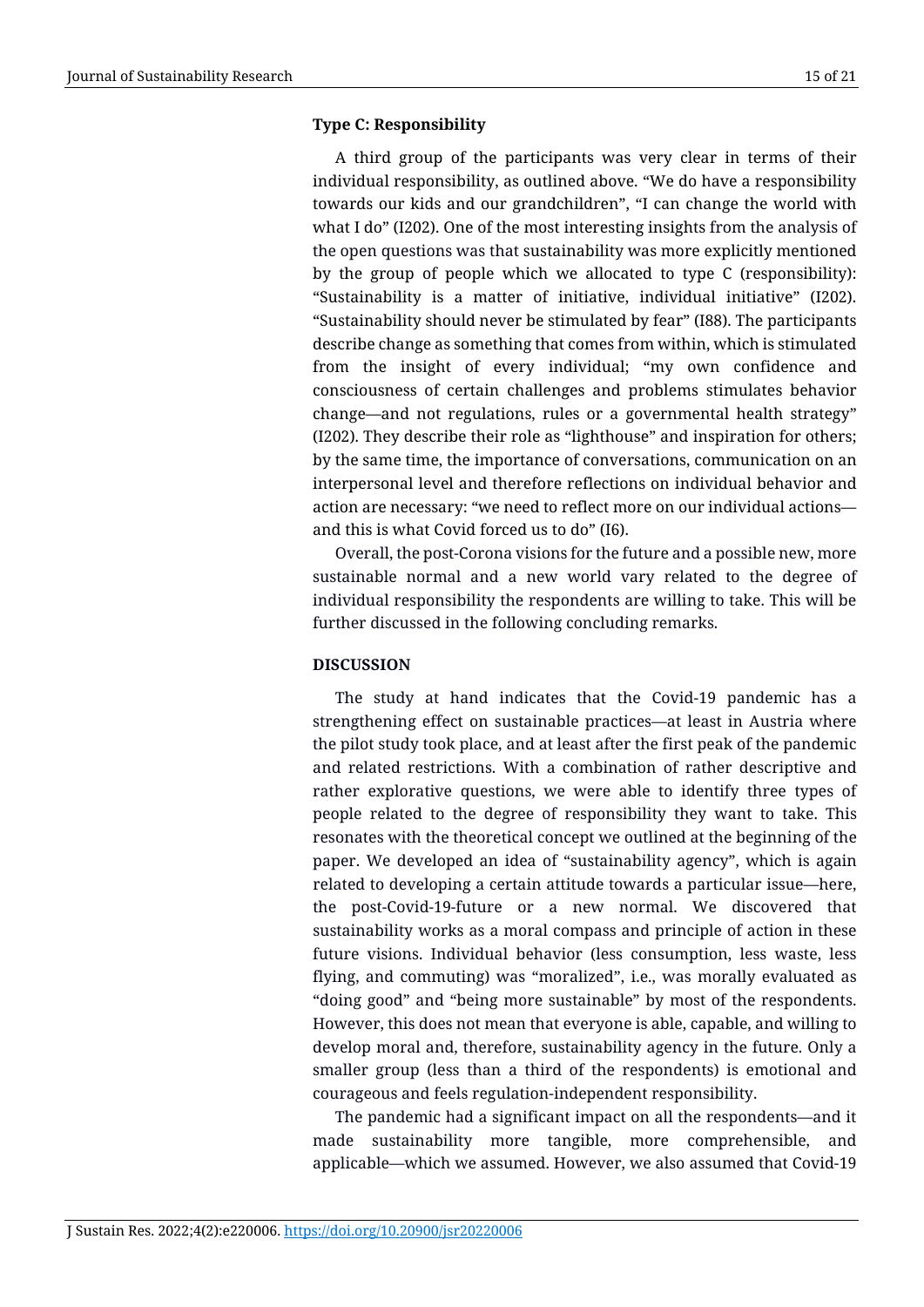has taught us to feel more responsible for our actions—which is not seen by many the survey participants. Only one-third of the respondents describe what we conceptualized as normative competence, which would be the "sustainability agency" we conceptualized in the first part of the paper.

We also asked how much sustainability agency people developed in a pandemic, accompanied by many restrictions, forcing people to be more sustainable (no travelling, changes in food & consumption habits, etc.) and if people are willing to keep those changes? The answer is again: only partially. A certain degree of resignation might be even stronger after another year of the pandemic, which needs to be further explored in consecutive studies.

However, the findings we built our typology on must be further reflected and supported by representative samples and potentially comparative research. This pilot study conducted represents only a snapshot of people's opinions during a confined period of the pandemic, which has developed into a two-year threat and disruption for people worldwide. Another limitation of the study is that the survey was distributed primarily through academic channels; therefore, the respondents are likely to have an academic background and being already interested in sustainability and climate change issues. The validity of the survey is thus limited, developing sustainable (consumption) practices, and taking and holding "sustainability agency" for and in the future might still be rather part of an intellectual and economic elite [73].

With this paper, we took one important step to further deconstruct sustainability as a wicked problem, blurry, or elite. We offer individual interpretations of sustainability, related action strategies, certain behavior, and existing individual values that can be linked to the principle of sustainability. Furthermore, we connect sustainability as principle of action with individual responsibility and "agency". We see Covid-19, lockdowns, and related changes in people's environments as defining and even disruptive moments for more sustainable behavior (growing own food, less mobility & travel, etc.), and, hopefully, with this paper we stimulate more research on how much responsibility people want to take in and for a more sustainable future.

#### **AUTHOR CONTRIBUTIONS**

All authors contributed equally to the design and operationalization of the study; while the management of the data was handled by S. Mertl, F. Weder was responsible for the theoretical background and writing, supported by W. Elmenreich, R. Huebner and R. Sposato.

## **CONFLICTS OF INTEREST**

The authors declare that there is no conflict of interest.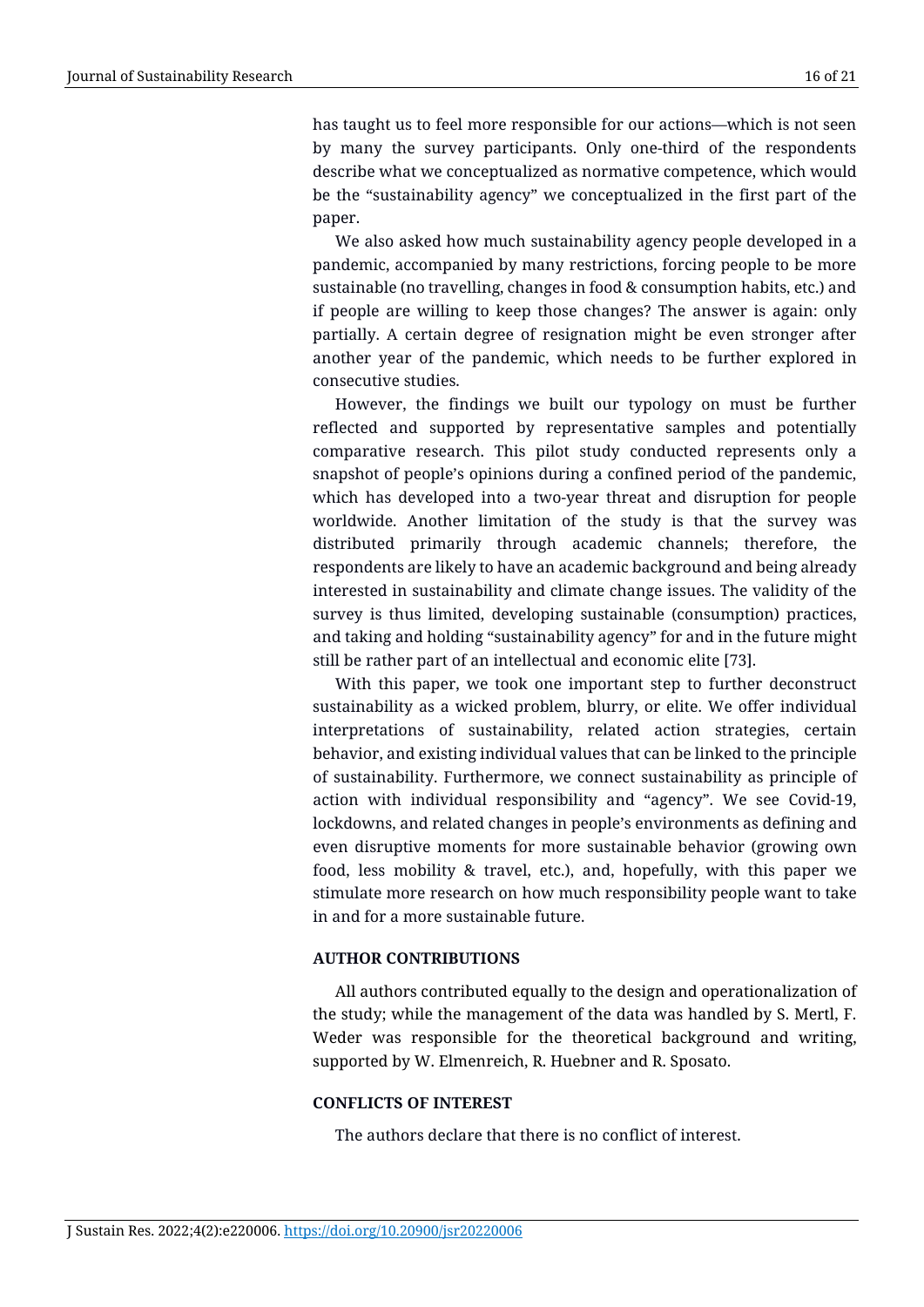#### **REFERENCES**

- 1. The Guardian. A new normal: what do you want a future shaped by Covid-19 to look like? Available from: [https://www.theguardian.com/world/2020/apr/21/a-new-normal-what-do](https://www.theguardian.com/world/2020/apr/21/a-new-normal-what-do-you-want-a-future-shaped-by-covid-19-to-look-like)[you-want-a-future-shaped-by-covid-19-to-look-like.](https://www.theguardian.com/world/2020/apr/21/a-new-normal-what-do-you-want-a-future-shaped-by-covid-19-to-look-like) Accessed 2022 Jun 6.
- 2. Kuzior A, Kettler K, Rąb Ł. Digitalization of Work and Human Resources Processes as a Way to Create a Sustainable and Ethical Organization. Energies. 2021;15(1):172.
- 3. Zhao Y, Watterston J. The changes we need: Education post COVID-19. J Educ Change. 2021;22(1):3-12.
- 4. Eftimov T, Popovski G, Petković M, Seljak BK, Kocev D. COVID-19 pandemic changes the food consumption patterns. Trends Food Sci Technol. 2020;104:268-72.
- 5. Arora T, Grey I. Health behaviour changes during COVID-19 and the potential consequences: A mini-review. J Health Psychol. 2020;25(9):1155-63.
- 6. Weder F, Krainer L, Karmasin M. The sustainability communication reader: A reflective compendium. Wiesbaden (Germany): Springer VS; 2021.
- 7. Zukunftsinstitut. The corona effect: four different scenarios. Available from: [https://www.zukunftsinstitut.de/fileadmin/user\\_upload/White\\_Paper-The-](https://www.zukunftsinstitut.de/fileadmin/user_upload/White_Paper-The-Corona-Effect-Zukunftsinstitut.pdf)[Corona-Effect-Zukunftsinstitut.pdf.](https://www.zukunftsinstitut.de/fileadmin/user_upload/White_Paper-The-Corona-Effect-Zukunftsinstitut.pdf) Accessed 2022 Jun 6.
- 8. Kittel B, Kritzinger S, Boomgaarden H, [Prainsack](https://link.springer.com/article/10.1057/s41304-020-00294-7%23auth-Barbara-Prainsack) B, [Eberl](https://link.springer.com/article/10.1057/s41304-020-00294-7%23auth-Jakob_Moritz-Eberl) JM, Kalleitner F, et al. The Austrian Corona Panel Project: monitoring individual and societal dynamics amidst the COVID-19 crisis. Eur Polit Sci. 2021;20:318-44.
- 9. Kuzior A, Mańka-Szulik M, Krawczyk D. Changes in the management of electronic public services in the metropolis during the covid-19 pandemic. Polish J Manag Stud. 2021;24(2):261-75.
- 10. Morarty P, Honnery D. New approaches for ecological and social sustainability in a post-pandemic world. World. 2020;1(3):191-204.
- 11. Goffman E. In the wake of COVID-19, is glocalization our sustainability future? Sustain Sci Pract Policy. 2020;16(1):48-52.
- 12. Ropohl G. Mixed prospects of engineering ethics. Eur J Eng Educ. 2002;27(2):149-55.
- 13. Ingarden R. On Moral Action. In: Tymieniecka AT, editor. The Human Being in Action. Dordrecht (Netherlands): Springer; 1978. p. 151-62.
- 14. Bertolini S. Roman Ingarden: Phenomenology, Responsibility and the Ontological Foundations of Morality. Misc Anthropol et Sociol. 2019;20(1):82- 97.
- 15. Weder F, Yarnold J, Mertl S, Hübner R, Elmenreich W, Sposato R. Social Learning of Sustainability in a Pandemic—Changes to Sustainability Understandings, Attitudes, and Behaviors during the Global Pandemic in a Higher Education Setting. Sustainability. 2022;14(6):3416.
- 16. Leiserowitz AA, Fernandez LO. Toward a new consciousness: Values to sustain human and natural communities. Environ Sci Policy Sustain Dev. 2008;50(5):62-9.
- 17. Meadows DL. Reflections on one critique of the limits to growth. Available from[: https://wtf.tw/ref/costanza.pdf#page=422.](https://wtf.tw/ref/costanza.pdf%23page=422) Accessed 2022 Jun 6.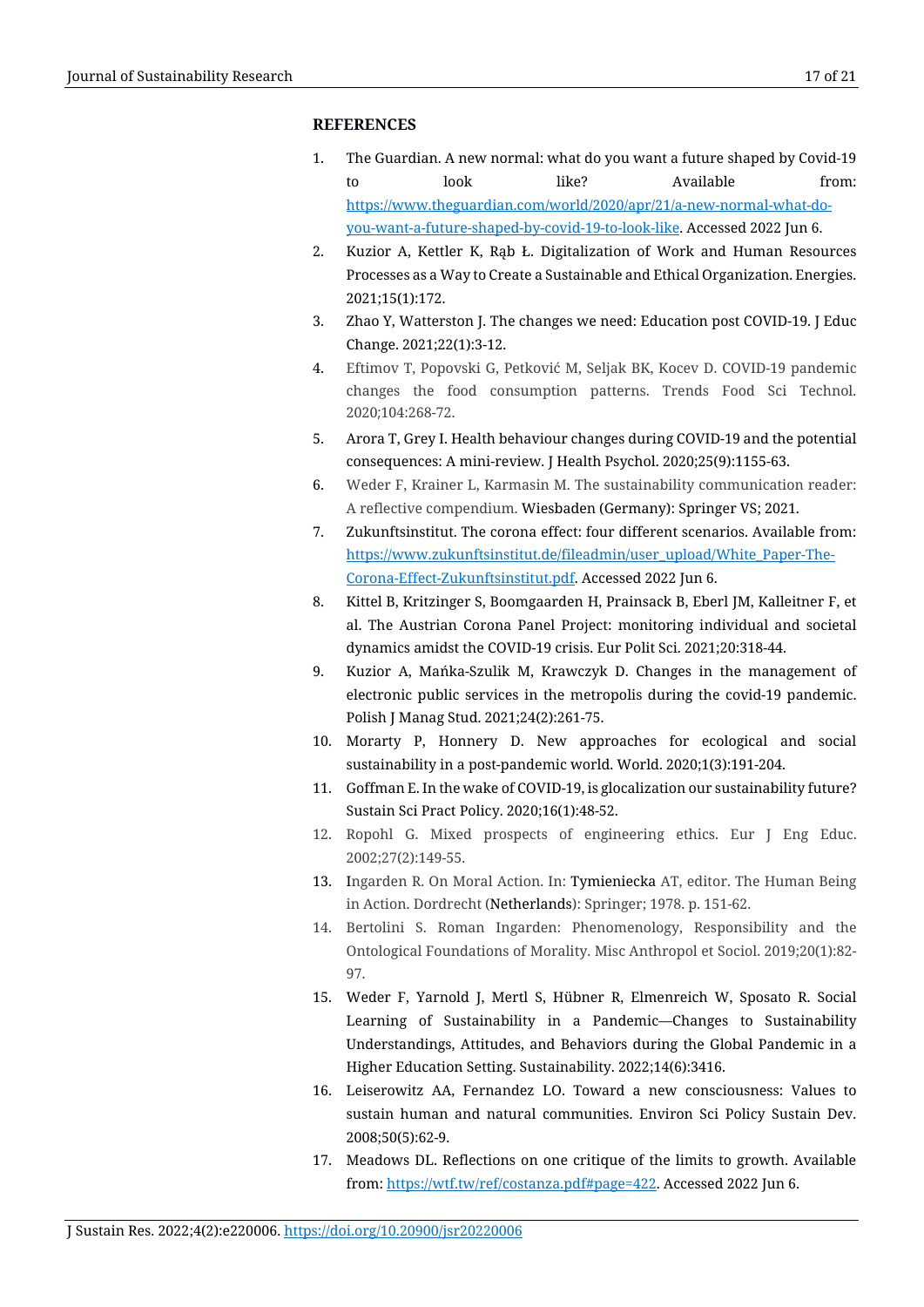- 18. Jensen T. Moral responsibility and the business and sustainable development assemblage: a Jonasian ethics for the technological age. Int J Innov Sustain Dev. 2007;2(1):116-29.
- 19. Jonas H. Responsibility today: the ethics of an endangered future. Soc Res. 1976;43(1):77-97.
- 20. Weder F, Lemke S, Tungarat A. (Re) storying sustainability: The use of story cubes in narrative inquiries to understand individual perceptions of sustainability. Sustainability. 2019;11(19):5264.
- 21. Feinberg M, Kovacheff C, Teper R, Inbar Y. Understanding the process of moralization: How eating meat becomes a moral issue. J Pers Soc psychol. 2019;117(1):50-72.
- 22. Skitka LJ, Mullen E. The dark side of moral conviction. Anal Soc Issues Public Policy. 2002;2(1):35-41.
- 23. Hofmann W, Wisneski DC, Brandt MJ, Skitka LJ. Morality in everyday life. Science. 2014;345(6202):1340-3.
- 24. Hofmann W, Brandt MJ, Wisneski DC, Rockenbach B, Skitka LJ. Moral punishment in everyday life. Pers Soc Psychol Bull. 2018;44(12):1697-711.
- 25. Rasche A, Morsing M, Moon J. Corporate social responsibility: Strategy, communication, governance. Cambridge (UK): Cambridge University Press; 2017.
- 26. Diehl S, Karmasin M, Mueller B, Terlutter R, Weder F. Handbook of Integrated CSR Communication. Cham (Switzerland): Springer International Publishing; 2017.
- 27. Karmasin M, Weder F. [Organisationskommunikation und CSR]. Vienna (Austria): LIT Verlag; 2008. German.
- 28. Yuan Y, Tian G, Lu LY, Yu Y. CEO ability and corporate social responsibility. J Bus Ethics. 2019;157(2):391-411.
- 29. Balderjahn I, Buerke A, Kirchgeorg M, Peyer M, Seegebarth B, Wiedmann KP. Consciousness for sustainable consumption: Scale development and new insights in the economic dimension of consumers' sustainability. AMS Rev. 2013;3(4), 181-92.
- 30. Geiger SM, Fischer D, Schrader U. Measuring what matters in sustainable consumption: An integrative framework for the selection of relevant behaviors. Sustain Dev. 2018;26(1):18-33.
- 31. Glavi P, Lukman R. Review of sustainability terms and their definitions. J Clean Prod. 2007;15(18):1875-85.
- 32. Weder F. Sustainability as master frame of the future? Potency and limits of sustainability as normative framework in corporate, political and NGO communication. In: Weder F, Krainer L, Karmasin M, editors. The Sustainability Communication Reader. Wiesbaden (Germany): Springer VS; 2021. p. 103-19.
- 33. United Nations. Sustainable Development Goals. [Available](http://www.undp.org/) from: [https://www.undp.org/sustainable-development-goals.](https://www.undp.org/sustainable-development-goals) Accessed 2022 Jun 2.
- 34. Holzinger H. [Post-Corona-Gesellschaft: Was wir aus der Krise lernen sollten]. 1st ed. Vienna (Austria): myMorowa; 2020. German.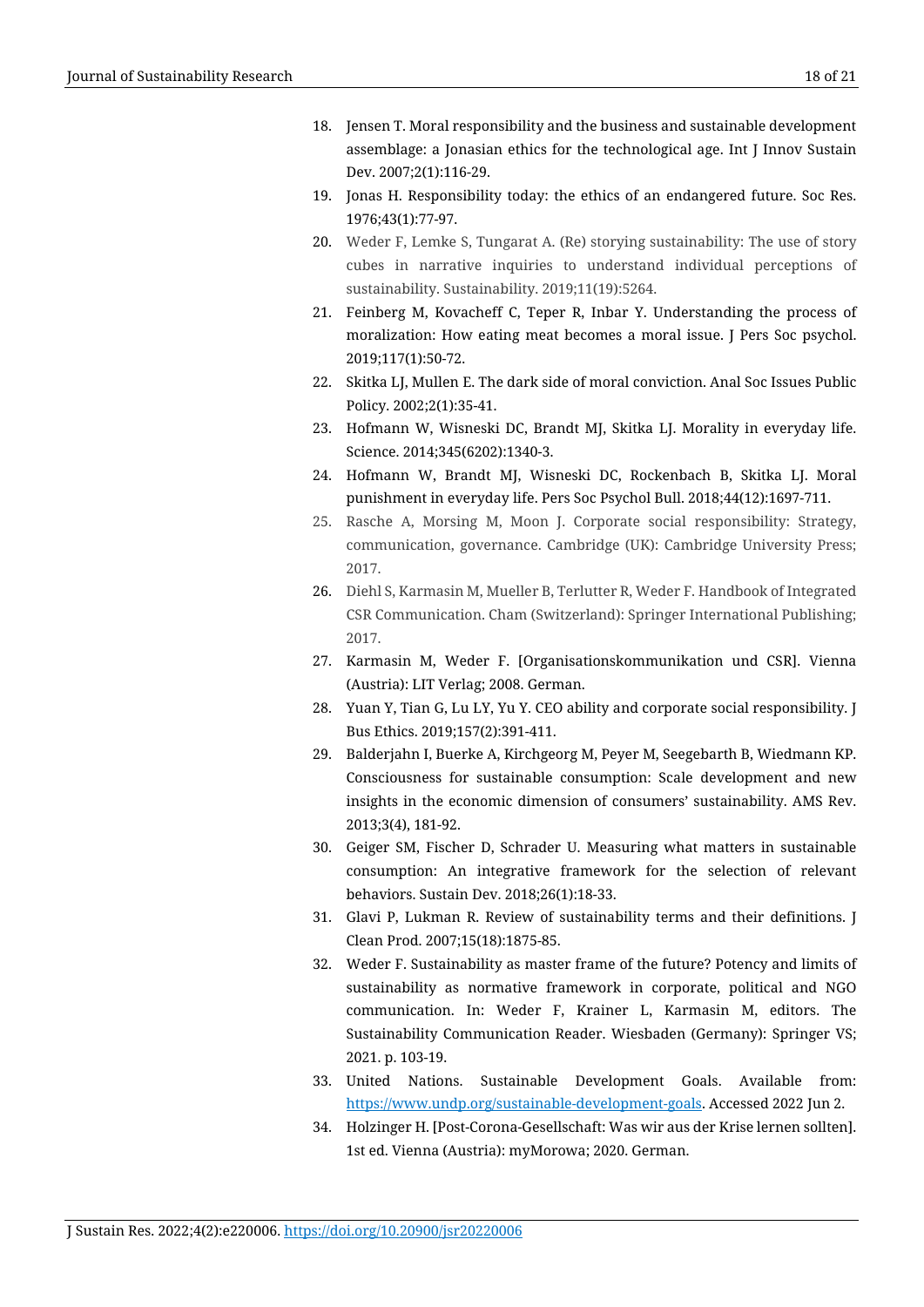- 35. Grunwald A. [Wovon ist die Zukunftsforschung eine Wissenschaft?]. In: Popp R, Schüll E, editors. Zukunftsforschung und Zukunftsgestaltung. Heidelberg (Germany): Springer; 2009. p. 25-35. German.
- 36. Brand KW. Nachhaltigkeitsperspektiven in der (Post-)Corona Welt. [A](https://doi.org/10.17879/sun-2020-2937)vailable from[: https://doi.org/10.17879/sun-2020-2937.](https://doi.org/10.17879/sun-2020-2937) Accessed 2022 Jun 2.
- 37. Chekima B, Chekima K, Chekima K. Understanding factors underlying actual consumption of organic food: The moderating effect of future orientation. Food Qual Prefer. 2019;74:49-58. doi: 10.1016/j.foodqual.2018.12.010
- 38. Dowd K, Burke KJ. The influence of ethical values and food choice motivations on intentions to purchase sustainably sourced foods. Appetite. 2013;69:137- 44.
- 39. Fischer D, Stanszus L, Geiger S, Grossman P, Schrader U. Mindfulness and sustainable consumption: A systematic literature review of research approaches and findings. J Clean Prod. 2017;162:544-58.
- 40. Johnstone ML, Hooper S. Social influence and green consumption behaviour: A need for greater government involvement. J Mark Manag. 2016;32(9- 10):827-55.
- 41. Molotokienė E. A Philosophical Analysis of the Concept of Sustainable Development. Reg Form Dev Stud. 2020;31(2):148-56.
- 42. Lenk H. Is individual responsibility enough? Int J Arts Humanit. 2020;1(1):3- 12.
- 43. Brønn C, Brønn PS. Sustainability: A wicked problem needing new perspectives. Available from: [https://biopen.bi.no/bi](https://biopen.bi.no/bi-xmlui/bitstream/handle/11250/2620663/Broenn_2019_Sustainability_AAM.pdf?sequence=4)[xmlui/bitstream/handle/11250/2620663/Broenn\\_2019\\_Sustainability\\_AAM.pd](https://biopen.bi.no/bi-xmlui/bitstream/handle/11250/2620663/Broenn_2019_Sustainability_AAM.pdf?sequence=4) [f?sequence=4.](https://biopen.bi.no/bi-xmlui/bitstream/handle/11250/2620663/Broenn_2019_Sustainability_AAM.pdf?sequence=4) Accessed 2022 May 31.
- 44. Blanco E, Baier A, Holzmeister F, Jaber-Lopez T, Struwe N. Long Term Effects of the COVID-19 Pandemic on Social Concerns. Front Psychol. 2021;12:743054. doi: 10.3389/fpsyg.2021.743054
- 45. Perkins KM, Velazquez L, Munguia N. Reflections on Sustainable Consumption in the Context of COVID-19. Front Sustain. 2021;2:647542. doi: 10.3389/frsus.2021.647542
- 46. Barbier EB, Burgess JC. Sustainability and development after COVID-19. World Dev. 2020;135:105082. doi[: 10.1016/j.worlddev.2020.105082](https://doi.org/10.1016/j.worlddev.2020.105082)
- 47. Hakovirta M, Denuwara N. How COVID-19 redefines the concept of sustainability. Sustainability. 2020;12(9):3727.
- 48. Ranjbari M, Esfandabadi ZS, Zanetti MC, Scagnelli SD, Siebers PO, Aghbashlo M, et al. Three pillars of sustainability in the wake of COVID-19: A systematic review and future research agenda for sustainable development. J Clean Prod. 2021;297:126660.
- 49. Meissner HC, Nair N, Plotkin SA. The National Vaccine Injury Compensation Program: striking a balance between individual rights and community benefit. JAMA. 2019;321(4):343-4.
- 50. Keenan JF. What is morality? Commonweal. 1997;124(7):22.
- 51. Sheth J. Impact of Covid-19 on consumer behavior: Will the old habits return or die? J Bus Res. 2020;117:280-3.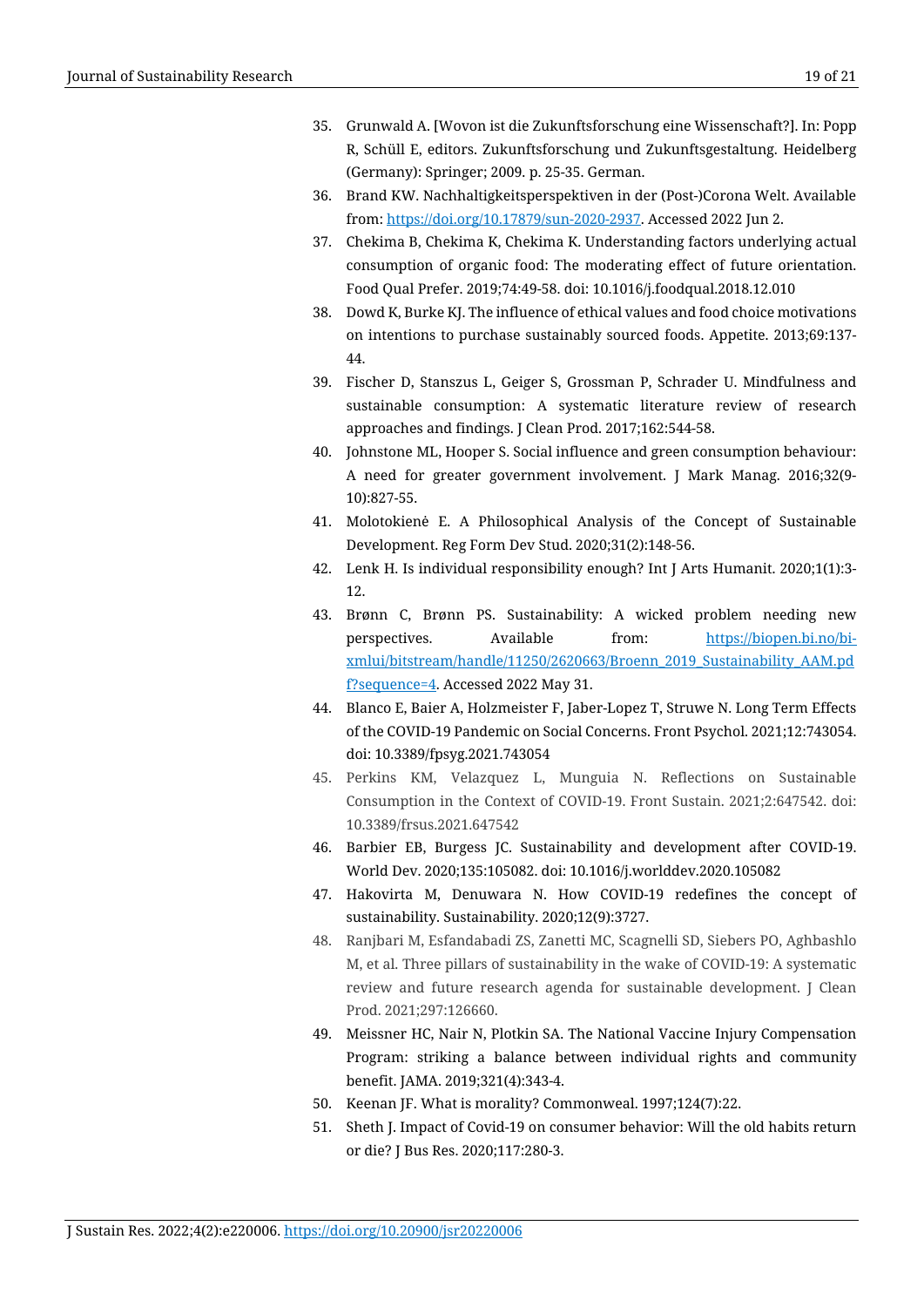- 52. Mazar A, Tomaino G, Carmon Z, Wood W. Habits to Save our Habitat: Using the Psychology of Habits to Promote Sustainability. Behav Sci Policy. 2021;7(2):75-89.
- 53. Dean J. Making habits, breaking habits: How to make changes that stick. London (UK): Oneworld Publications; 2013.
- 54. Wallace RJ. Responsibility and the moral sentiments. Cambridge (US): Harvard University Press; 1994.
- 55. Middlemiss L. Reframing individual responsibility for sustainable consumption: lessons from environmental justice and ecological citizenship. Environ Value. 2010;19(2):147-67.
- 56. Droz L. Environmental individual responsibility for accumulated consequences. J Agric Environ Ethics. 2020;33(1):111-25.
- 57. Aaltola E. Affective empathy as core moral agency: Psychopathy, autism and reason revisited. Philos Explor. 2014;17(1):76-92.
- 58. Bamieh O, Ziegler L. How does the Covid-19 crisis affect labor demans? An analysis using job board data from Austria. Available from: [https://deliverypdf.ssrn.com/delivery.php?ID=52306811900102211700810307](https://deliverypdf.ssrn.com/delivery.php?ID=523068119001022117008103071091089024063014039074069003068121044012025022031114096015122005112021020073003068073106101093098071065082115070123071015020000079122124100028094093017078&EXT=pdf&INDEX=TRUE) [10910890240630140390740690030681210440120250220311140960151220051](https://deliverypdf.ssrn.com/delivery.php?ID=523068119001022117008103071091089024063014039074069003068121044012025022031114096015122005112021020073003068073106101093098071065082115070123071015020000079122124100028094093017078&EXT=pdf&INDEX=TRUE) [12021020073003068073106101093098071065082115070123071015020000079](https://deliverypdf.ssrn.com/delivery.php?ID=523068119001022117008103071091089024063014039074069003068121044012025022031114096015122005112021020073003068073106101093098071065082115070123071015020000079122124100028094093017078&EXT=pdf&INDEX=TRUE) [122124100028094093017078&EXT=pdf&INDEX=TRUE.](https://deliverypdf.ssrn.com/delivery.php?ID=523068119001022117008103071091089024063014039074069003068121044012025022031114096015122005112021020073003068073106101093098071065082115070123071015020000079122124100028094093017078&EXT=pdf&INDEX=TRUE) Accessed 2022 Jun 2.
- 59. Coronakrise: Chronologie der Maßnahmen in Österreich. Available from: [https://www.vienna.at/coronakrise-chronologie-der-massnahmen-in](https://www.vienna.at/coronakrise-chronologie-der-massnahmen-in-oesterreich/6866759)[oesterreich/6866759.](https://www.vienna.at/coronakrise-chronologie-der-massnahmen-in-oesterreich/6866759) Accessed 2022 Jun 6.
- 60. Adler JM, Dunlop WL, Fivush R, Lilgendahl JP, Lodi-Smith J, McAdams DP, et al. Research methods for studying narrative identity: A primer. Soc Psychol Personal Sci. 2017;8(5):519-27.
- 61. Steg L, Keizer K, Buunk AP, Rothengatter T. Applied social psychology. Cambridge (UK): Cambridge University Press; 2017.
- 62. Santana FN, Hammond Wagner C, Berlin Rubin N, Bloomfield LS, Bower ER, Fischer SL, et al. A path forward for qualitative research on sustainability in the COVID-19 pandemic. Sustain Sci. 2021;16(3): 1061-7.
- 63. Keahey J. Sustainable development and participatory action research: a systematic review. Syst Pract Act Res. 2021;34(3):291-306.
- 64. Bryman A. Social Research Methods. 5th ed. Oxford (UK): Oxford University Press; 2016.
- 65. Mayring P. Qualitative content analysis: a step-by-step guide. 1st ed. Newbury Park (US): SAGE Publications Ltd; 2021.
- 66. Mayring P, Fenzl T. [Qualitative inhaltsanalyse]. In Baur N, Blasius J, editors. Handbuch Methoden der empirischen Sozialforschung. Wiesbaden (Germany): Springer VS; 2019. p. 633-48. German.
- 67. Kelly A. Eco-Anxiety at University: Student Experiences and Academic Perspectives on Cultivating Healthy Emotional Responses to the Climate Crisis. Available from: [https://digitalcollections.sit.edu/isp\\_collection/2642.](https://digitalcollections.sit.edu/isp_collection/2642) Accessed 2022 May 31.
- 68. Panu P. Anxiety and the Ecological Crisis: An Analysis of Eco-Anxiety and Climate Anxiety. Sustainability. 2020;12(19):7836.